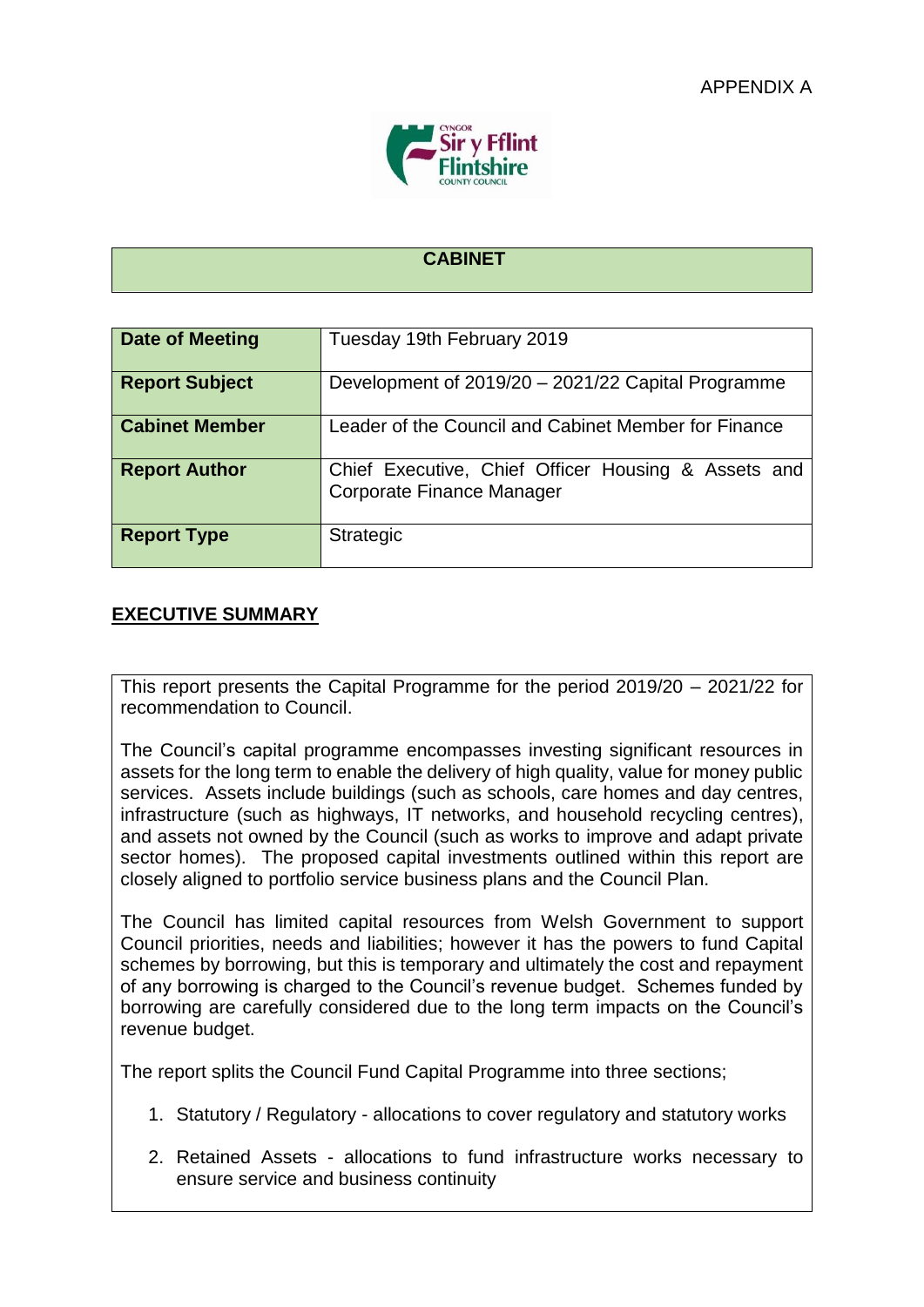3. Investment - allocations to fund works necessary to remodel services to deliver efficiencies outlined in Portfolio business plans and invest in services as outlined in the Council Plan.

Historically, much of the Council's programme has been funded from capital receipts and grants. However, the Council's ability to generate significant capital receipts is almost exhausted. Although the Council will wherever possible seek to identify assets for sale and other sources of funding such as specific grants and revenue contributions, the Council may need to use prudential borrowing to finance more of the programme going forward. In particular, the 21st Century Schools Band B programme is likely to be funded through Prudential Borrowing.

The Capital Strategy has been updated and is presented separately on the agenda. The Asset Management Plan will be updated later in the year to support the current and emerging longer term Council priorities.

The information in this report refers to Council Fund (CF) programme only, not the housing programme which is funded from the Housing Revenue Account and which is reported separately on this agenda.

|                | <b>RECOMMENDATIONS</b>                                                                                                                                                                                                                                                                                                                                                                                        |
|----------------|---------------------------------------------------------------------------------------------------------------------------------------------------------------------------------------------------------------------------------------------------------------------------------------------------------------------------------------------------------------------------------------------------------------|
| 1              | To consider and approve the allocations and schemes in Table 4 (paragraph)<br>1.04.1) for the Statutory/Regulatory and Retained Assets sections of the<br>Council Fund Capital Programme 2019/20 - 2021/22.                                                                                                                                                                                                   |
| $\overline{2}$ | To consider and approve the schemes included in Table 5 (paragraph<br>1.05.1) for the Investment section of the Council Fund Capital Programme<br>2019/20 - 2021/22.                                                                                                                                                                                                                                          |
| 3              | To note that the shortfall in funding of schemes in 2019/20 and 2020/21 in<br>Table 6 (paragraph 1.06.1) at this point in the approval process is flexible.<br>Options including a combination of future capital receipts, alternative grants<br>(if available), prudential borrowing or the re-phasing of schemes will be<br>considered during 2019/20, and included in future capital programme<br>reports. |
| 4              | To consider and approve the schemes included in Table 7 (paragraph<br>1.07.4) for the specifically funded section of the Council Fund Capital<br>Programme which will be funded in part through Prudential Borrowing.                                                                                                                                                                                         |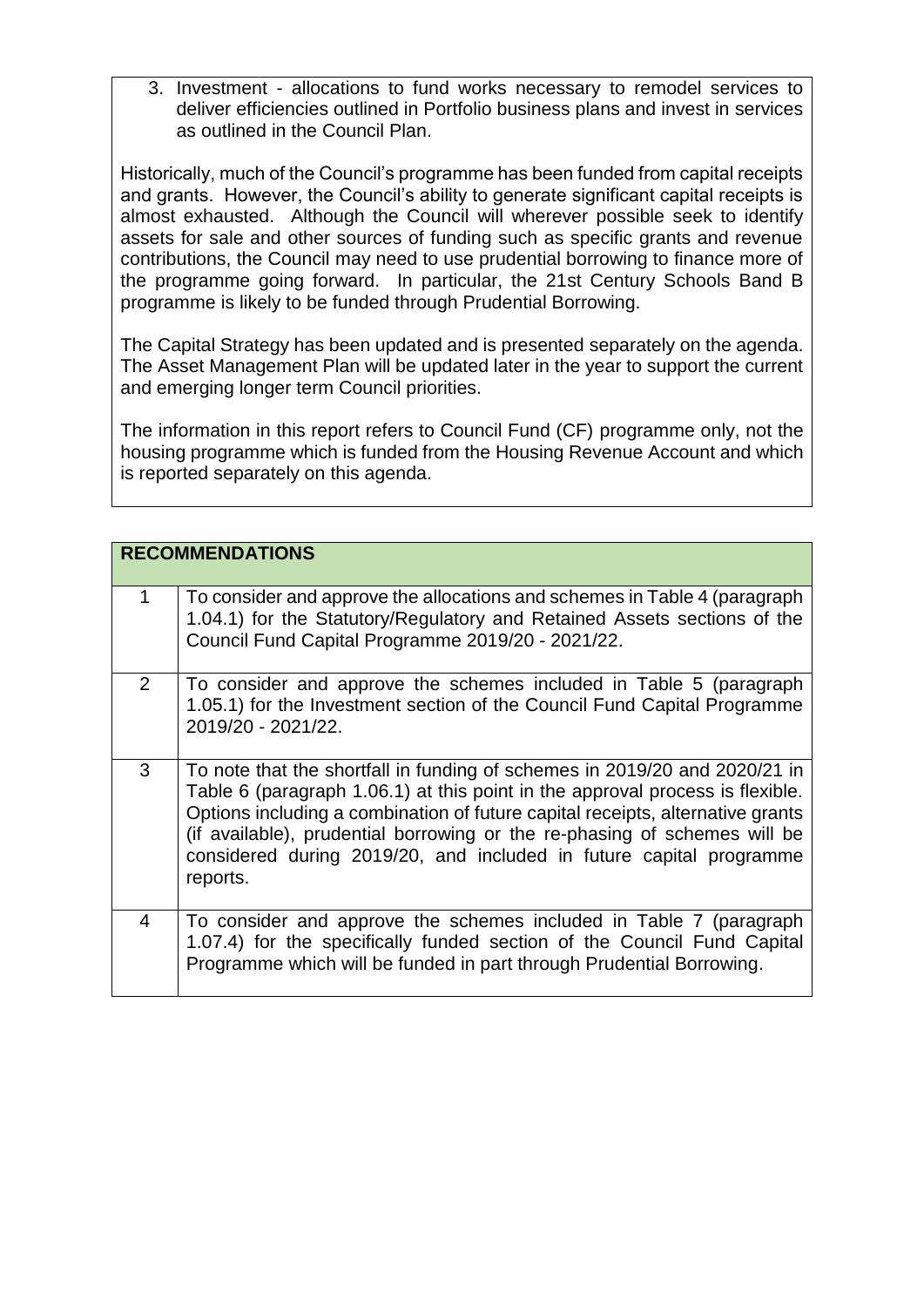# **REPORT DETAILS**

| 1.00   | DEVELOPING THE CAPITAL PROGRAMME 2019/20 - 2021/22                                                                                                                                                                                                                                                                                                                                                                                                                                                                                                                                                                                               |
|--------|--------------------------------------------------------------------------------------------------------------------------------------------------------------------------------------------------------------------------------------------------------------------------------------------------------------------------------------------------------------------------------------------------------------------------------------------------------------------------------------------------------------------------------------------------------------------------------------------------------------------------------------------------|
| 1.01   | The Council's capital programme encompasses investing significant<br>resources in assets for the long term to enable the delivery of high quality,<br>value for money public services. Assets include buildings (such as schools,<br>care homes and day centres, infrastructure (such as highways, IT networks,<br>and household recycling centres), and assets not owned by the Council<br>(such as works to improve and adapt private sector homes). The proposed<br>capital investments outlined within this report are closely aligned to Portfolio<br>service business plans and the Council Plan.                                          |
|        | The Council has limited capital resources from Welsh Government to<br>support Council priorities, needs and liabilities. The Council has the powers<br>to fund Capital schemes by borrowing, however, this is temporary and<br>ultimately the cost and repayment of any borrowing is charged to the<br>Council's revenue budget. Schemes funded by borrowing are carefully<br>considered due to the long term impacts on the Council's revenue budget.                                                                                                                                                                                           |
|        | The first half of this report covers parts of the capital programme where the<br>Council invests in local infrastructure, facilities and assets, which will be<br>from general capital resources (General Capital<br>Grant,<br>funded<br>Unhypothecated Supported Borrowing and Capital Receipts). Regional<br>programmes such as the Growth Vision for North Wales which will draw on<br>national funds, and the HRA Capital Programme which is separate and<br>includes the Welsh Housing Quality Standard (WHQS) work programme<br>and Social Housing and Regeneration Programme (SHARP), supplement<br>the Council funded capital programme. |
|        | The second half of the report covers parts of the Capital Programme funded<br>specifically which includes specific grants as far as information is available<br>at the time of writing, and borrowing. This includes the 21 <sup>st</sup> Century Schools<br>Programme, delivered in partnership between the Council and Welsh<br>Government and loans to NEW Homes the Council's subsidiary to build new<br>affordable homes.                                                                                                                                                                                                                   |
| 1.02   | General Capital Programme 2018/19 - 2020/21 Update                                                                                                                                                                                                                                                                                                                                                                                                                                                                                                                                                                                               |
| 1.02.1 | The Council's Capital Strategy divides the Capital Programme into three<br>parts as follows.                                                                                                                                                                                                                                                                                                                                                                                                                                                                                                                                                     |
|        | 1. Statutory / Regulatory section – to cover regulatory and statutory<br>works. Examples include providing support to improve and adapt<br>private sector homes (Disabled Facilities Grants), adaptations to<br>schools for children with disabilities and any works required to keep<br>buildings open by meeting Health and Safety requirements.                                                                                                                                                                                                                                                                                               |
|        | 2. Retained Assets section – to ensure service and business<br>This includes schemes that enhance and improve<br>continuity.<br>retained assets and infrastructure to deliver services and meets<br>significant need identified by service plans or through condition<br>surveys etc.                                                                                                                                                                                                                                                                                                                                                            |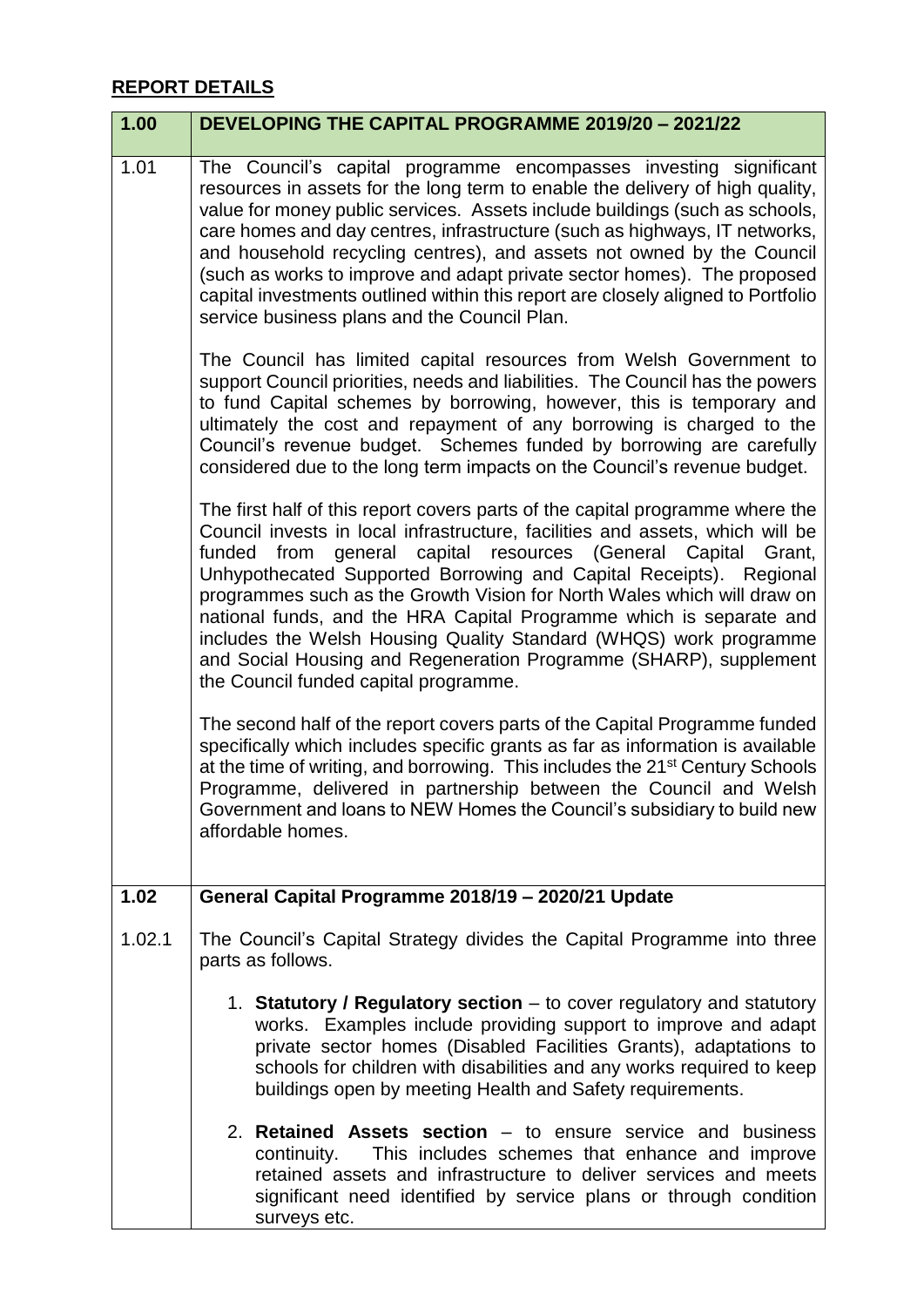|        | 3. Investment section – to fund costs incurred when remodelling and<br>investing in services. This includes new schemes arising from<br>Portfolio business plans, the Council Plan, other relevant and<br>emerging plans, and other strategies or emerging Council priorities<br>approved through a selection process based on the provision of a<br>business case.                                                                                                                                                                                                                |               |               |               |             |
|--------|------------------------------------------------------------------------------------------------------------------------------------------------------------------------------------------------------------------------------------------------------------------------------------------------------------------------------------------------------------------------------------------------------------------------------------------------------------------------------------------------------------------------------------------------------------------------------------|---------------|---------------|---------------|-------------|
| 1.02.2 | Table 1 below summarises the Council funded Capital Programme for<br>2018/19 - 2020/21:                                                                                                                                                                                                                                                                                                                                                                                                                                                                                            |               |               |               |             |
|        |                                                                                                                                                                                                                                                                                                                                                                                                                                                                                                                                                                                    |               |               |               |             |
|        | Table 1                                                                                                                                                                                                                                                                                                                                                                                                                                                                                                                                                                            |               |               |               |             |
|        | <b>ESTIMATED FUNDING 2018/19 - 2020/21</b>                                                                                                                                                                                                                                                                                                                                                                                                                                                                                                                                         |               |               |               |             |
|        |                                                                                                                                                                                                                                                                                                                                                                                                                                                                                                                                                                                    | 2018/19<br>£m | 2019/20<br>£m | 2020/21<br>£m | Total<br>£m |
|        | <b>Expenditure</b>                                                                                                                                                                                                                                                                                                                                                                                                                                                                                                                                                                 |               |               |               |             |
|        | Statutory / Regulatory Section                                                                                                                                                                                                                                                                                                                                                                                                                                                                                                                                                     | 2.450         | 2.350         | 2.350         | 7.150       |
|        | <b>Retained Assets Section</b>                                                                                                                                                                                                                                                                                                                                                                                                                                                                                                                                                     | 3.288         | 3.175         | 3.977         | 10.440      |
|        | <b>Investment Section</b>                                                                                                                                                                                                                                                                                                                                                                                                                                                                                                                                                          | 4.068         | 7.642         | 2.088         | 13.798      |
|        |                                                                                                                                                                                                                                                                                                                                                                                                                                                                                                                                                                                    | 9.806         | 13.167        | 8.415         | 31.388      |
|        | <b>Funding</b>                                                                                                                                                                                                                                                                                                                                                                                                                                                                                                                                                                     |               |               |               |             |
|        | Un-hypothecated Supported Borrowing (USB) <sup>1</sup>                                                                                                                                                                                                                                                                                                                                                                                                                                                                                                                             | 4.051         | 4.051         | 4.051         | 12.153      |
|        | General Capital Grant (GCG) <sup>1</sup>                                                                                                                                                                                                                                                                                                                                                                                                                                                                                                                                           | 2.465         | 2.465         | 2.465         | 7.395       |
|        | Capital Receipts Available (As at Month 9 2017/18)                                                                                                                                                                                                                                                                                                                                                                                                                                                                                                                                 | 3.624         | 0.000         | 0.000         | 3.624       |
|        | <b>Total Funding</b>                                                                                                                                                                                                                                                                                                                                                                                                                                                                                                                                                               | 10.140        | 6.516         | 6.516         | 23.172      |
|        | Surplus / (Shortfall)                                                                                                                                                                                                                                                                                                                                                                                                                                                                                                                                                              | 0.334         | (6.651)       | (1.899)       | (8.216)     |
|        | 1 As per 18/19 Final Settlement                                                                                                                                                                                                                                                                                                                                                                                                                                                                                                                                                    |               |               |               |             |
|        |                                                                                                                                                                                                                                                                                                                                                                                                                                                                                                                                                                                    |               |               |               |             |
| 1.02.3 | Table 1 shows that when the Capital Programme 2018/19 - 2020/21 was<br>set in February 2018, there was an overall shortfall in funding of £8.216m,<br>though 2018/19 schemes were fully funded. The shortfall in funding of<br>schemes in 2019/20 and 2020/21 at that point in the approval process was<br>kept flexible and this was explained in the report to Council at that time.<br>Options included a combination of future capital receipts, alternative grants,<br>prudential borrowing or scheme phasing over several years which would be<br>considered during 2018/19. |               |               |               |             |
| 1.02.4 | On 20 <sup>th</sup> November, 2018 the First Minister wrote to all local authorities in<br>Wales to announce a package of additional funding in a number of areas.<br>One of these was the allocation of an additional £100m of capital funding<br>across Wales in the form of additional General Capital Grant over 3 years<br>from 2018/19 to 2020/21.                                                                                                                                                                                                                           |               |               |               |             |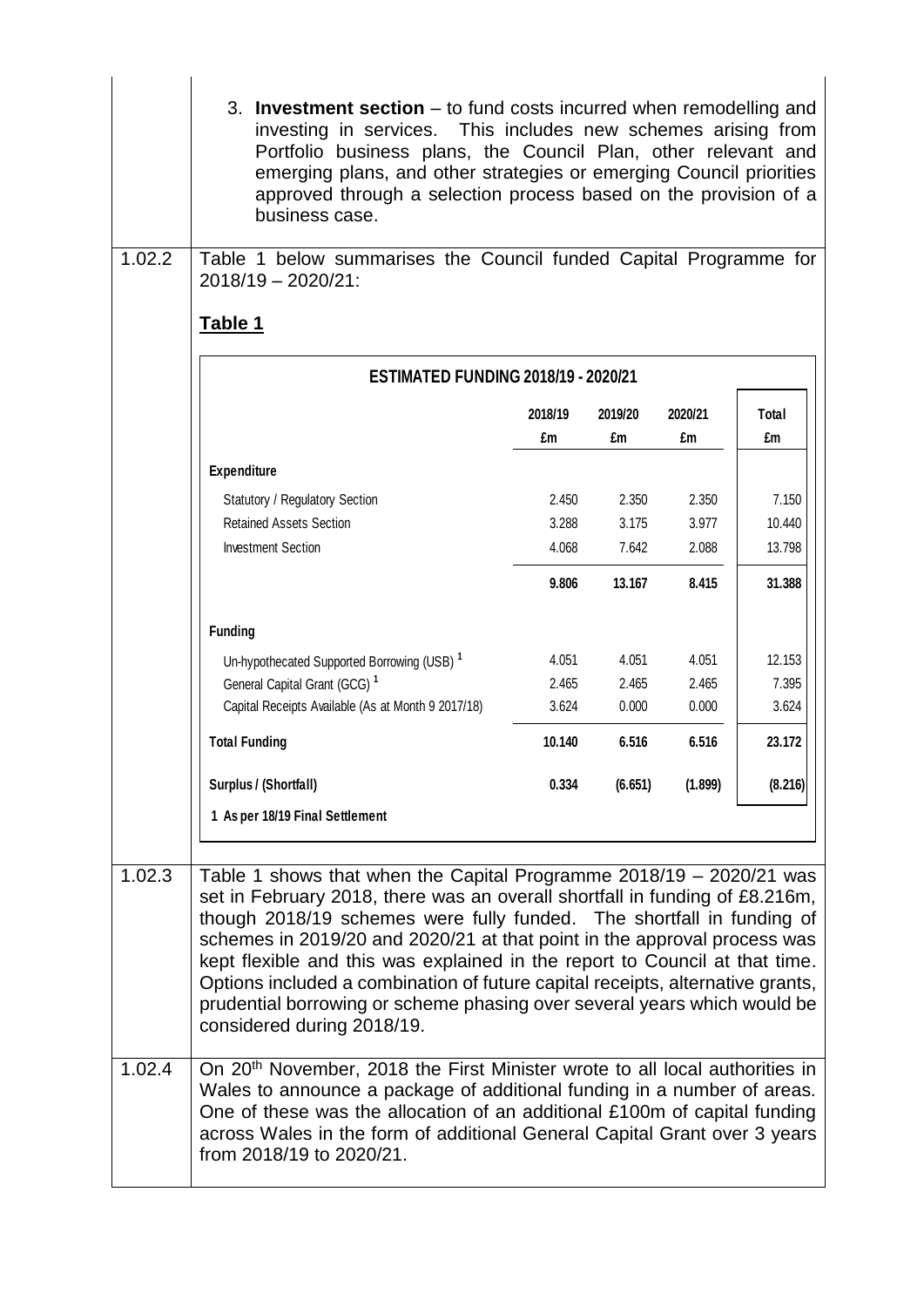| 1.02.5 | Progress on addressing the shortfall in Table 1 has been reported regularly<br>to Cabinet and Corporate Resources Overview and Scrutiny Committee<br>(CROSC) during 2018/19.                                                                                                                                                                                                                                                                                                   |         |         |         |         |
|--------|--------------------------------------------------------------------------------------------------------------------------------------------------------------------------------------------------------------------------------------------------------------------------------------------------------------------------------------------------------------------------------------------------------------------------------------------------------------------------------|---------|---------|---------|---------|
|        | During the year an additional £0.500m was allocated for costs incurred in<br>the scheme relocating services from County Hall, Mold to Ty Dewi Sant,<br>Ewloe.                                                                                                                                                                                                                                                                                                                  |         |         |         |         |
|        | Good progress has also been made in generating capital receipts during the<br>year bringing the total estimated shortfall in funding at period 9 in 2018/19<br>to £1.428m as is summarised in Table 2 below:                                                                                                                                                                                                                                                                   |         |         |         |         |
|        | <b>Table 2</b><br><b>ESTIMATED FUNDING 2018/19 - 2020/21</b>                                                                                                                                                                                                                                                                                                                                                                                                                   |         |         |         |         |
|        |                                                                                                                                                                                                                                                                                                                                                                                                                                                                                | 2018/19 | 2019/20 | 2020/21 | Total   |
|        |                                                                                                                                                                                                                                                                                                                                                                                                                                                                                | £m      | £m      | £m      | £m      |
|        | <b>Funding</b>                                                                                                                                                                                                                                                                                                                                                                                                                                                                 |         |         |         |         |
|        | Un-hypothecated Supported Borrowing (USB) <sup>1</sup>                                                                                                                                                                                                                                                                                                                                                                                                                         | 4.051   | 4.094   | 4.094   | 12.239  |
|        | General Capital Grant (GCG) <sup>1</sup>                                                                                                                                                                                                                                                                                                                                                                                                                                       | 2.465   | 2.492   | 2.492   | 7.449   |
|        | Additional General Capital Grant (GCG) <sup>2</sup>                                                                                                                                                                                                                                                                                                                                                                                                                            | 2.281   | 1.383   | 0.922   | 4.586   |
|        | Capital Receipts Available (As at Month 9)                                                                                                                                                                                                                                                                                                                                                                                                                                     | 3.624   | 2.562   | 0.000   | 6.186   |
|        | <b>Total Funding</b>                                                                                                                                                                                                                                                                                                                                                                                                                                                           | 12.421  | 10.531  | 7.508   | 30.460  |
|        | <b>Expenditure</b>                                                                                                                                                                                                                                                                                                                                                                                                                                                             |         |         |         |         |
|        | Total Capital Programme 2018/19 - 2020/21                                                                                                                                                                                                                                                                                                                                                                                                                                      | 9.806   | 13.167  | 8.415   | 31.388  |
|        | Additional Allocation - Ty Dewi Sant                                                                                                                                                                                                                                                                                                                                                                                                                                           | 0.500   | 0.000   | 0.000   | 0.500   |
|        |                                                                                                                                                                                                                                                                                                                                                                                                                                                                                | 10.306  | 13.167  | 8.415   | 31.888  |
|        | Surplus / (Shortfall)                                                                                                                                                                                                                                                                                                                                                                                                                                                          | 2.115   | (2.636) | (0.907) | (1.428) |
|        | 1 As per 18/19 & 19/20 Final Settlements<br>2 As per WG November 2018                                                                                                                                                                                                                                                                                                                                                                                                          |         |         |         |         |
|        |                                                                                                                                                                                                                                                                                                                                                                                                                                                                                |         |         |         |         |
| 1.02.6 | The Council has developed a prudent policy of allocating its own capital<br>receipts to fund capital projects only when receipts are actually received<br>rather than when it is anticipated the receipt will be received, and this<br>position continues to be the case.                                                                                                                                                                                                      |         |         |         |         |
|        | Table 2 shows that good progress has been made to address shortfall in<br>funding over the 3 year period to 2020/21, albeit that the additional funding<br>from WG has had the greatest impact. The only capital receipts included<br>in the total funding available in Table 2 are those that have been received<br>to date. That is prior year's receipts, and 2018/19 receipts (to date, as at<br>the month 9 capital monitoring report 2018/19) which are unspent to date. |         |         |         |         |
|        | There remains a shortfall in funding of £1.428m over the 3 year period to<br>2020/21.                                                                                                                                                                                                                                                                                                                                                                                          |         |         |         |         |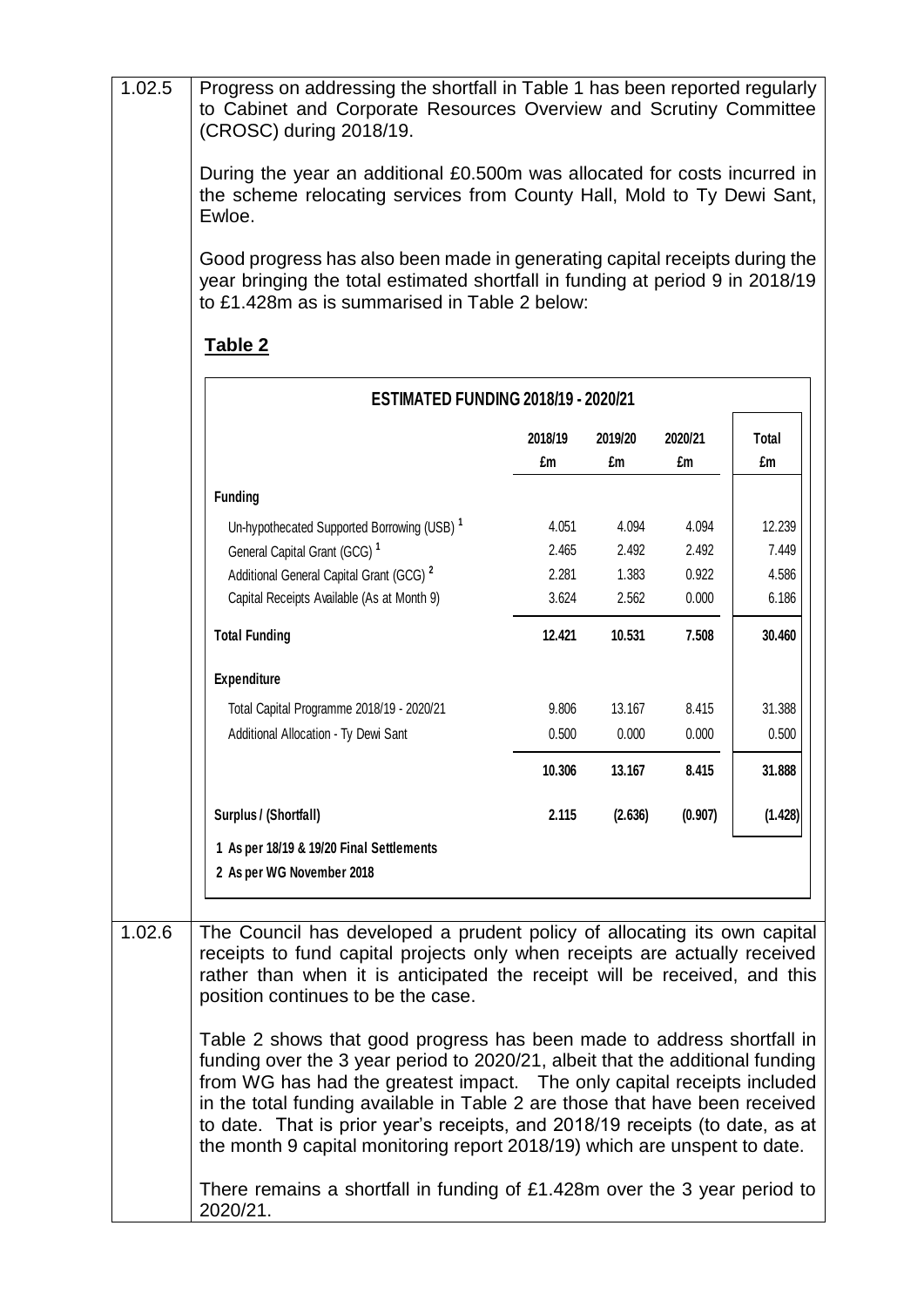|        | In recent years, much of the Council's programme has been funded from<br>capital receipts. However, the Council's ability to generate significant capital<br>receipts is getting harder and is almost exhausted. Although the Council<br>will wherever possible seek to identify assets for sale (as appropriate) to<br>fund the Capital Programme.                                                    |                |                |                |                |
|--------|--------------------------------------------------------------------------------------------------------------------------------------------------------------------------------------------------------------------------------------------------------------------------------------------------------------------------------------------------------------------------------------------------------|----------------|----------------|----------------|----------------|
|        | The current projection is for capital receipts in the region of £2.3m over the<br>period. There is risk relating to these due to their size and complexity. The<br>timing of these receipts are also subject to market forces outside of the<br>Council's control. In line with current policy no allowance has been made for<br>these receipts in considering the Council's capital funding position. |                |                |                |                |
|        | Given the current position in setting the Capital Programme for the next 3<br>years 2019/20 - 2021/22 minimal new schemes are proposed for inclusion<br>as should other sources of funding not materialise the Council will need to<br>use prudential borrowing to finance the remainder of the programme going<br>forward.                                                                            |                |                |                |                |
| 1.03   | Projected General Funding Available 2019/20 - 2021/22                                                                                                                                                                                                                                                                                                                                                  |                |                |                |                |
| 1.03.1 | Table 3 below shows the general capital funding currently projected to be<br>available to fund the capital programme over the next 3 years (2019/20 -<br>2021/22), including the additional allocations referred to in 1.02.4 above.<br>Table 3<br>ESTIMATED AVAILABLE FUNDING 2019/20 - 2021/22                                                                                                       |                |                |                |                |
|        |                                                                                                                                                                                                                                                                                                                                                                                                        |                |                |                |                |
|        |                                                                                                                                                                                                                                                                                                                                                                                                        | 2019/20<br>£m  | 2020/21<br>£m  | 2021/22<br>£m  | Total<br>£m    |
|        | <b>Funding (Excluding Specific Funding)</b>                                                                                                                                                                                                                                                                                                                                                            |                |                |                |                |
|        | Un-hypothecated Supported Borrowing (USB) <sup>1</sup>                                                                                                                                                                                                                                                                                                                                                 | 4.094          | 4.094          | 4.094          | 12.282         |
|        | General Capital Grant (GCG) <sup>1</sup>                                                                                                                                                                                                                                                                                                                                                               | 2.492          | 2.492          | 2.492          | 7.476          |
|        | Additional General Capital Grant (GCG) <sup>2</sup>                                                                                                                                                                                                                                                                                                                                                    | 1.383          | 0.922          | 0.000          | 2.305          |
|        | Capital Receipts Available<br>Surplus B/Fwd from 2018/19                                                                                                                                                                                                                                                                                                                                               | 2.562<br>2.115 | 0.000<br>0.000 | 0.000<br>0.000 | 2.562<br>2.115 |
|        | Total                                                                                                                                                                                                                                                                                                                                                                                                  | 12.646         | 7.508          | 6.586          | 26.740         |
|        | 1 As per 19/20 Final Settlement<br>2 As per WG November 2018                                                                                                                                                                                                                                                                                                                                           |                |                |                |                |
| 1.03.2 | Table 3 above assumes that the Un-hypothecated Supported Borrowing<br>allocation and the General Capital Grant received from Welsh Government<br>(WG) in the years 2020/21 to 2021/22 remains the same as included in the<br>information provided in the 2019/20 final Financial Settlement for Welsh<br>local government.                                                                             |                |                |                |                |
|        | Compared with the 2018/19 final Financial Settlement the Un-hypothecated<br>Supported Borrowing allocation has increased by £0.043m and General<br>Capital Grant by £0.027m, a total increase of £0.070m per annum. This<br>excludes the additional allocation announced in November.                                                                                                                  |                |                |                |                |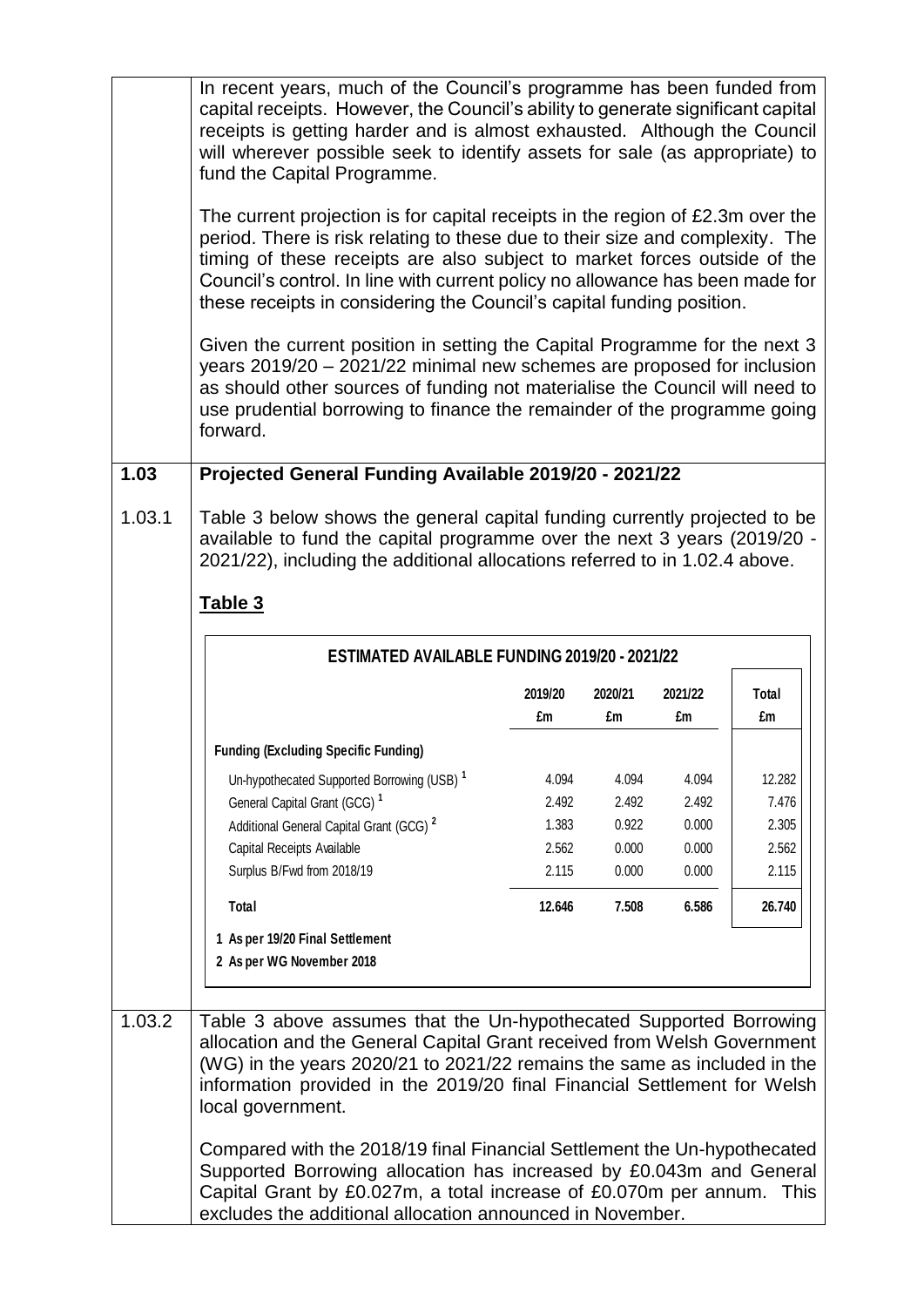| The table includes the additional General Capital Grant agreed by WG in  |
|--------------------------------------------------------------------------|
| the 2019/20 Financial Settlement. Whilst the amount for 2019/20 has been |
| agreed by WG, the amount for 2020/21 remains an estimate.                |

Also included are the additional capital receipts which the Council had received by month 9 2018/19, and the projected surplus on funding carried forward from 2018/19.

1.03.3 The figures in Table 3 relate to the Council Fund only with the HRA Capital Programme being reported separately on this agenda.

# **General Capital Programme 2019/20 – 2021/22**

- 1.04 **Statutory / Regulatory and Retained Asset Allocations – 2019/20 – 2021/22**
- 1.04.1 Table 4 shows the proposed allocations for the period 2019/20 2021/22 for the Statutory / Regulatory and Retained Asset sections of the Capital Programme, including two new schemes explained in paragraphs 1.04.10 – 1.04.13

# **Table 4**

|                                              | 2019/20<br>£m | 2020/21<br>£m | 2021/22<br>£m | <b>Total</b><br>£m |
|----------------------------------------------|---------------|---------------|---------------|--------------------|
| <b>Statutory / Regulatory Section</b>        |               |               |               |                    |
| Equalities Act - Individual pupils           | 0.250         | 0.250         | 0.250         | 0.750              |
| <b>Disabled Facilities Grants</b>            | 1.700         | 1.700         | 1.700         | 5.100              |
| School building works                        | 0.100         | 0.100         | 0.100         | 0.300              |
| Corporate property works                     | 0.300         | 0.300         | 0.300         | 0.900              |
| <b>Total Statutory / Regulatory</b>          | 2.350         | 2.350         | 2.350         | 7.050              |
| <b>Retained Assets Section</b>               |               |               |               |                    |
| School building works                        | 1.400         | 1.400         | 1.400         | 4.200              |
| Corporate property works                     | 0.300         | 0.300         | 0.300         | 0.900              |
| Highways asset management plan               | 0.600         | 0.600         | 0.600         | 1.800              |
| Playareas                                    | 0.200         | 0.200         | 0.000         | 0.400              |
| Synthetic sports pitches                     | 0.000         | 0.272         | 0.000         | 0.272              |
| ICT - Cyber Security                         | 0.055         | 0.145         | 0.000         | 0.200              |
| ICT - Equipment at Datacentres               | 0.020         | 0.180         | 0.000         | 0.200              |
| ICT - Storage Technologies                   | 0.200         | 0.600         | 0.000         | 0.800              |
| ICT - Server Technology                      | 0.150         | 0.030         | 0.000         | 0.180              |
| ICT - Schools Digital Delivery of Curriculum | 0.526         | 0.000         | 0.000         | 0.526              |
| ICT - Laptop/PC relacement Scheme            | 0.106         | 0.000         | 0.000         | 0.106              |
| Headroom                                     | 0.250         | 0.250         | 0.250         | 0.750              |
| <b>Total Retained Assets Section</b>         | 3.807         | 3.977         | 2.550         | 10.334             |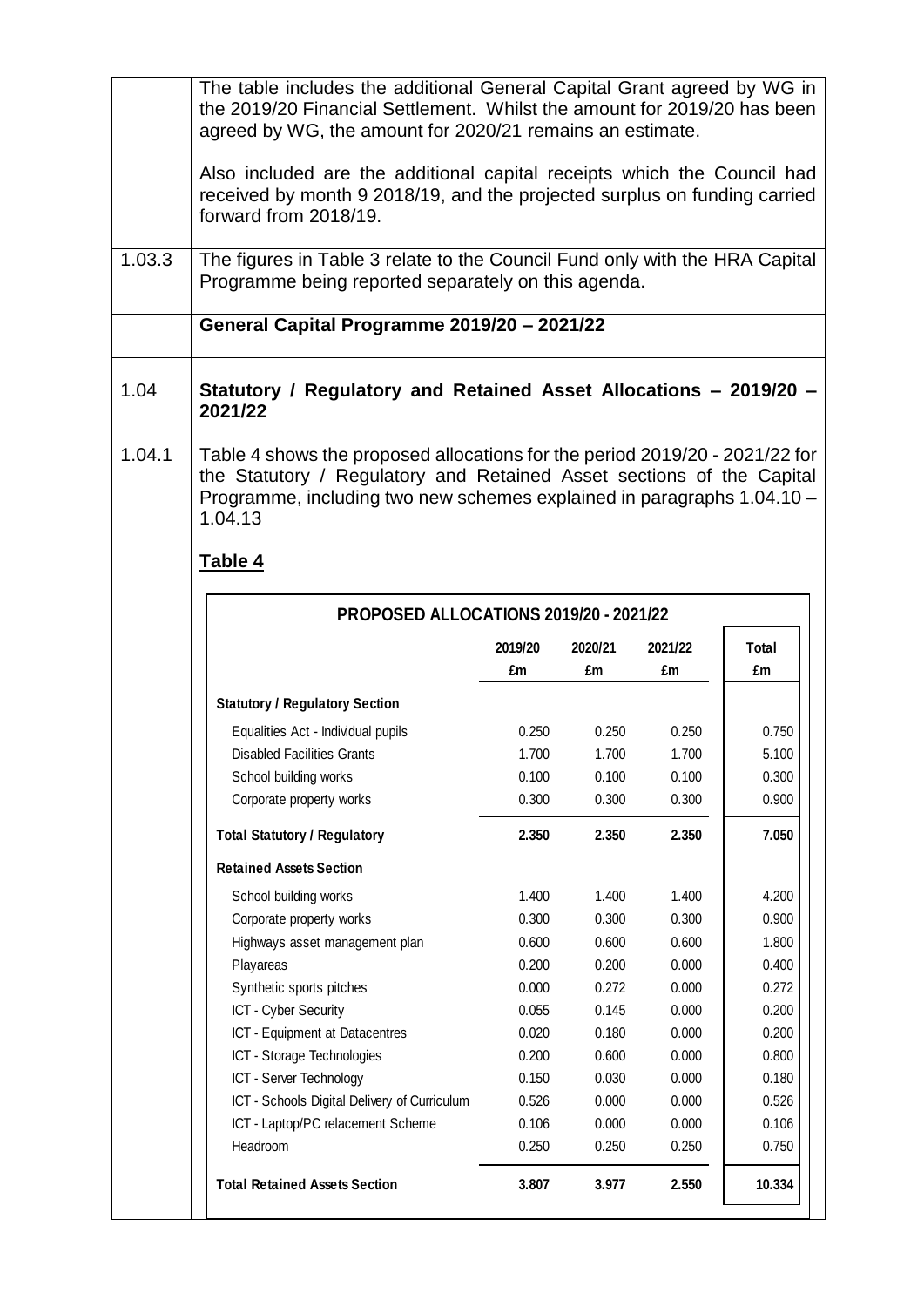| 1.04.2 | The information in table 4 in relation to the new and previously approved<br>schemes is explained in more detail in paragraphs 1.04.3 to 1.04.14 below.                                                                                                                                                                                                                                                                          |
|--------|----------------------------------------------------------------------------------------------------------------------------------------------------------------------------------------------------------------------------------------------------------------------------------------------------------------------------------------------------------------------------------------------------------------------------------|
| 1.04.3 | Equalities Act - Individual pupils                                                                                                                                                                                                                                                                                                                                                                                               |
|        | An annual allocation to adapt and modify schools for children who have<br>disabilities to support and create increasingly inclusive<br>school<br>environments. These works help the Council to meet its obligations under<br>disability legislation, and reduce the potential costs and disruption<br>associated with transporting pupils to alternative sites.                                                                  |
|        | No changes are proposed for 2019/20 to 2021/22.                                                                                                                                                                                                                                                                                                                                                                                  |
| 1.04.4 | <b>Disabled Facilities Grants</b>                                                                                                                                                                                                                                                                                                                                                                                                |
|        | An annual allocation to improve and adapt private sector homes comprising:                                                                                                                                                                                                                                                                                                                                                       |
|        | Disabled Facilities Grants – adaptations enabling residents to<br>$\bullet$<br>continue to live independently in their own homes<br>Partnership working with Care and Repair to support vulnerable<br>$\bullet$<br>residents                                                                                                                                                                                                     |
|        | No changes are proposed for 2019/20 to 2021/22.                                                                                                                                                                                                                                                                                                                                                                                  |
| 1.04.5 | <b>School building work</b>                                                                                                                                                                                                                                                                                                                                                                                                      |
|        | An annual allocation to fund the most urgent property works required at<br>schools split across the regulatory / statutory and retained assets sections<br>of the capital programme.                                                                                                                                                                                                                                             |
|        | A programme of toilet upgrades in both primary and secondary<br>schools to ensure compliance with Education (School Premises)<br>Regulations 1999 and Department for Education and Skills document<br>"Toilets in Schools". There is currently a backlog of such works<br>estimated to be in the region of £1.5m which is often reflected as a<br>Health and Safety issue in Estyn inspections of schools. £0.100m per<br>annum. |
|        | Works to upgrade ventilation systems at school kitchens which are<br>$\bullet$<br>failing building regulations and gas safety legislation and are at risk<br>of closure. £0.200m per annum.                                                                                                                                                                                                                                      |
|        | Fire Inspection Works at schools which are the responsibility of the<br>$\bullet$<br>Local Authority and have been identified during statutory fire risk<br>assessments. £0.200m per annum.                                                                                                                                                                                                                                      |
|        | No changes are proposed for 2019/20 to 2021/22.                                                                                                                                                                                                                                                                                                                                                                                  |
| 1.04.6 | Corporate property works                                                                                                                                                                                                                                                                                                                                                                                                         |
|        | An annual allocation to fund the most urgent property works required at non-<br>school premises split across the regulatory / statutory and retained assets                                                                                                                                                                                                                                                                      |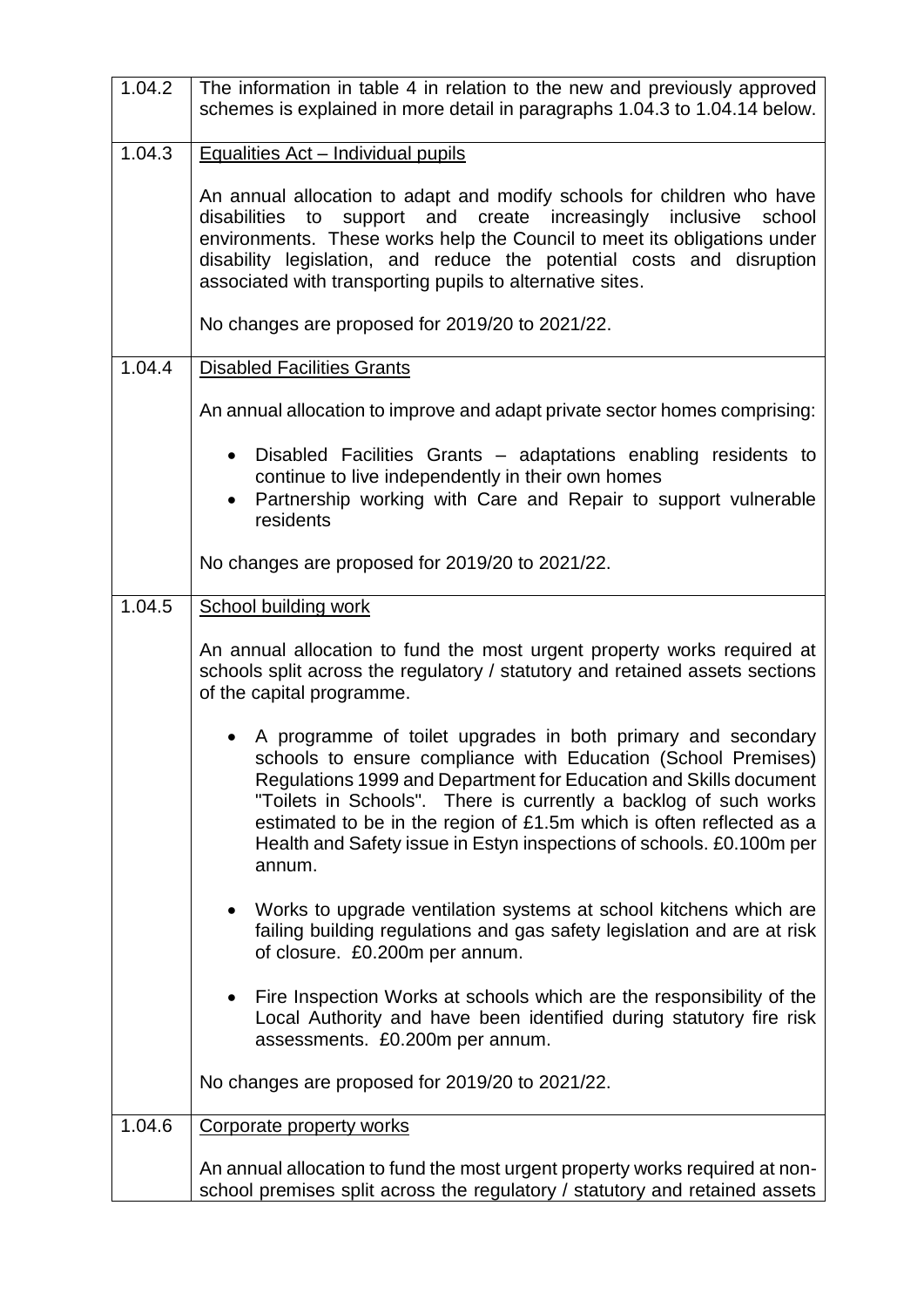|        | sections of the capital programme, including managing risks from legionella,<br>fire safety, asbestos, accessibility and health and safety.                                                                                                                                                                                                                                                                              |
|--------|--------------------------------------------------------------------------------------------------------------------------------------------------------------------------------------------------------------------------------------------------------------------------------------------------------------------------------------------------------------------------------------------------------------------------|
|        | No changes are proposed for 2019/20 to 2021/22.                                                                                                                                                                                                                                                                                                                                                                          |
| 1.04.7 | <b>Highways Asset Management Plan (HAMP)</b>                                                                                                                                                                                                                                                                                                                                                                             |
|        | An annual allocation of £0.600m to fund the HAMP which includes<br>resurfacing of the classified highway network, replacement programme for<br>street lighting columns and structural maintenance.                                                                                                                                                                                                                       |
|        | Whilst the Council has a statutory duty to maintain the Highways Network in<br>a safe condition for travel, how the Council does this is not defined. Welsh<br>Government (WG) set targets for road condition indices, and at present<br>Flintshire is performing better than the target set as a result of significant<br>additional investment from WG in recent years (£0.230m in 2016/17 and<br>£1.427m in 2017/18). |
|        | See paragraph 1.10 for more detail in regard to the position on the potential<br>development of the HAMP, but no changes are proposed for 2019/20 to<br>2021/22 at this stage.                                                                                                                                                                                                                                           |
| 1.04.8 | Play areas and Synthetic sports pitches                                                                                                                                                                                                                                                                                                                                                                                  |
|        | An annual allocation of £0.200m to fund the most urgent requirements to<br>replace play equipment that has reached the end of its useful life at play<br>areas, as well as upgrades to play areas.                                                                                                                                                                                                                       |
|        | No changes are proposed for 2019/20 to 2020/21. The scheme originally<br>allocated funding for 3 years which ends in 2020/21, so no funding is<br>included in 2021/22.                                                                                                                                                                                                                                                   |
|        | Condition surveys are undertaken of all synthetic sports pitches. The pitch<br>at Elfed High School, Buckley will require resurfacing in 2020/21.                                                                                                                                                                                                                                                                        |
| 1.04.9 | <b>IT Infrastructure</b>                                                                                                                                                                                                                                                                                                                                                                                                 |
|        | Various schemes required to maintain service and business continuity;                                                                                                                                                                                                                                                                                                                                                    |
|        | ICT Cyber Security - Replacement of equipment including Firewalls and<br>٠<br>e-mail scanning technology which protect the Council's IT systems from<br>Cyber Attack and allows the Council to maintain its public sector network<br>accreditation (a requirement for interaction with the Department of Work<br>and Pensions for Housing Benefit).                                                                      |
|        | ICT Equipment at Datacentres - Replacement of equipment including<br>$\bullet$<br>High Volume Air Conditioning units, batteries that ensure the power<br>supply to data centres is not interrupted, equipment that monitors the<br>conditions in the datacentres and alerts if there are issues and<br>networking equipment to the datacentres.                                                                          |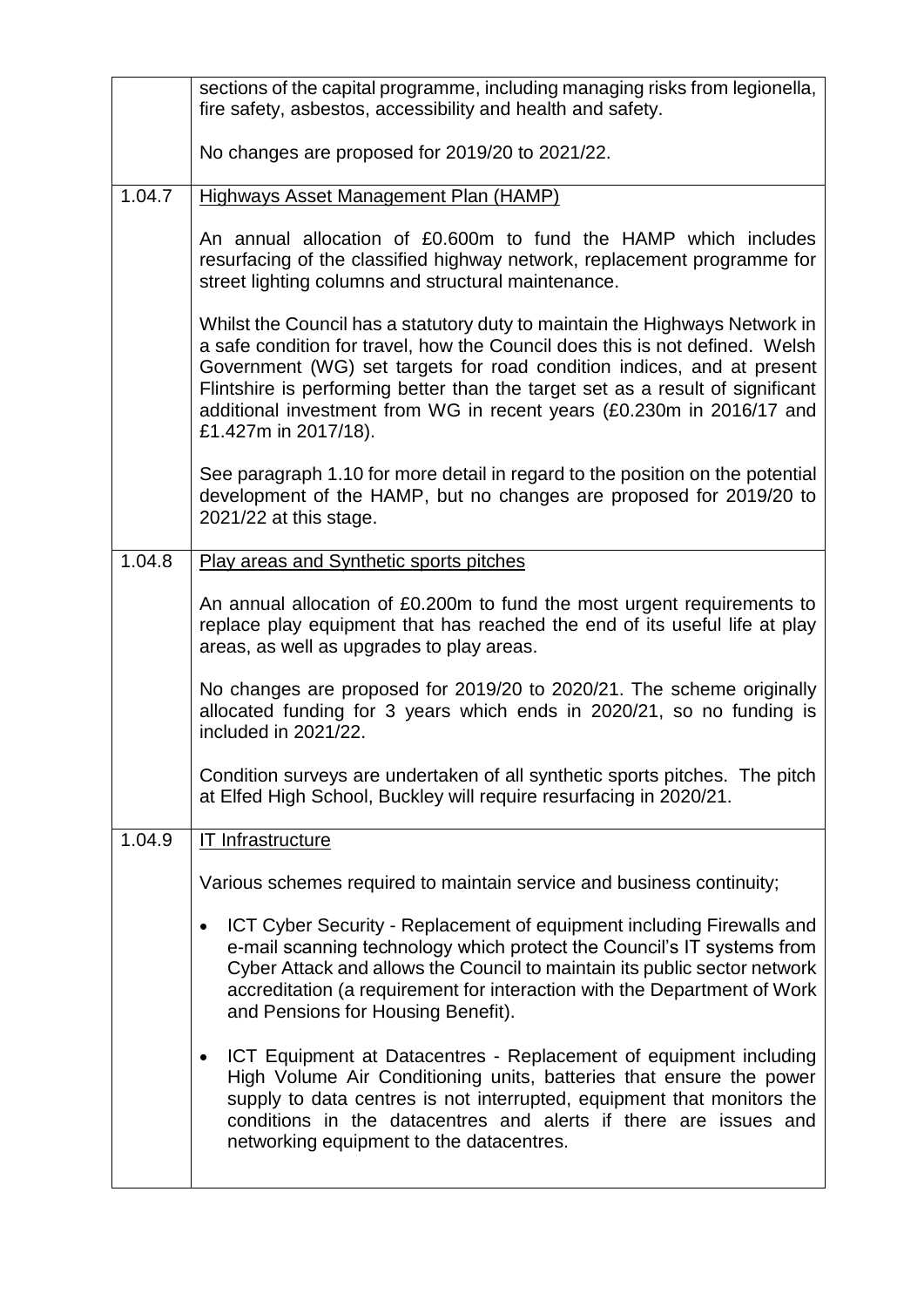|         | • ICT Storage Technologies - Increase storage capacity to cope with<br>increasing demand of the organisation, whilst also investing in<br>complimentary technologies to SharePoint software to ensure data is<br>stored in the most efficient way and is compliant with General Data<br>Protection Regulation.                                                                                                                                                                                                                                                       |
|---------|----------------------------------------------------------------------------------------------------------------------------------------------------------------------------------------------------------------------------------------------------------------------------------------------------------------------------------------------------------------------------------------------------------------------------------------------------------------------------------------------------------------------------------------------------------------------|
|         | ICT Server Technologies - Replacement of server infrastructure to<br>$\bullet$<br>support Citrix applications, SQL databases and Exchange and Skype<br>Business case explains the risks of not replacing as a<br>systems.<br>degradation of service, key business systems operating slowly or even<br>failing to run completely.                                                                                                                                                                                                                                     |
|         | No changes are proposed for 2019/20 to 2020/21. The work in relation to<br>this funding is anticipated to end in 2020/21, so no funding is included in<br>2021/22.                                                                                                                                                                                                                                                                                                                                                                                                   |
| 1.04.10 | Supporting digital delivery of the school curriculum                                                                                                                                                                                                                                                                                                                                                                                                                                                                                                                 |
|         | To prepare for changes being introduced in assessing the literacy and<br>numeracy of pupils online there is a need to upgrade IT infrastructure across<br>schools. Failure to invest in this scheme could potentially lead to learners<br>not developing the appropriate skills to engage in the digital world.                                                                                                                                                                                                                                                      |
|         | The scheme includes:<br>Developing connectivity in schools at a cost of £0.276m in 2019/20,<br>with a further £0.130 being included in the 2018/19 programme<br>funded from the headroom budget. The expenditure will lever in<br>£0.120m benefit by WG agreeing to increase connectivity capacity.<br>Increasing schools' wireless capacity at a cost of £0.250m in<br>2019/20.                                                                                                                                                                                     |
| 1.04.11 | The benefits and costs of the schemes are as follows.                                                                                                                                                                                                                                                                                                                                                                                                                                                                                                                |
|         | <b>Direct benefits</b><br>Supports the Digital Business and Community theme of the ICT<br>digital strategy<br>Enables schools to engage with personalised assessments, online<br>$\sim 100$<br>services, and fully integrate and develop digital competency<br>framework<br>- Provide capacity to cope with the increasing demand for online<br>services<br>The connectivity will provide equity across the schools sector<br>ensuring all schools benefit<br>Will address findings of a WG report into wireless capacity in<br>$\blacksquare$<br>Flintshire schools |
|         | <b>Direct costs</b><br>For Connectivity, if required borrowing costs (£0.061m in 2019/20<br>$\blacksquare$<br>rising to £0.066m in 2024/25)<br>For Wireless upgrade, if required borrowing costs (£0.056m in<br>$\sim$ 10 $\pm$<br>2019/20 rising to £0.059m in 2024/25)<br>For Wireless upgrade, revenue costs of £0.039m mainly due to<br>changes in licence fees                                                                                                                                                                                                  |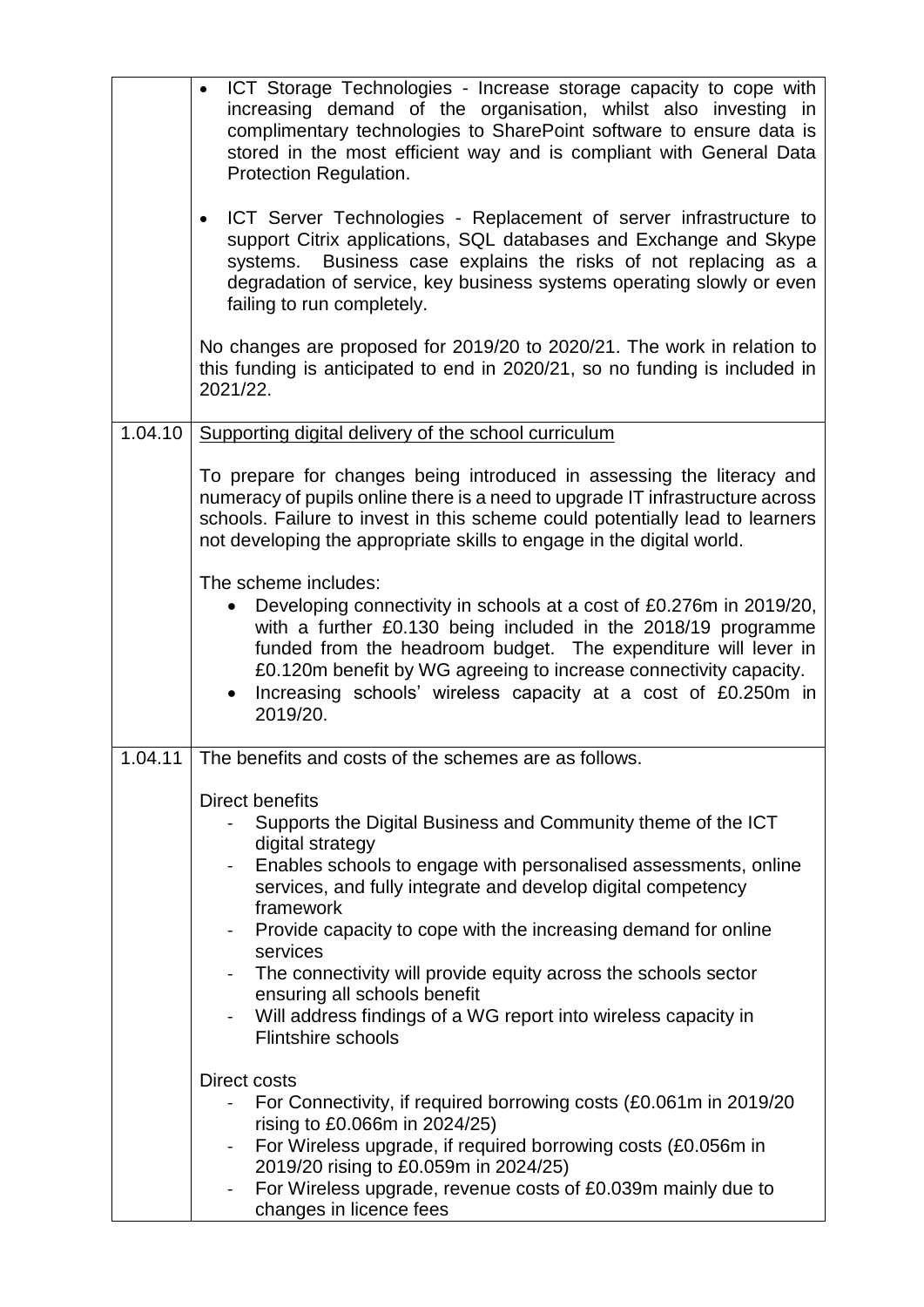|         | Indirect benefits<br>Levers in £0.120m WG investment in relation to school connectivity<br>limits<br>Helps to deliver an equitable, fully integrated and supported<br>competency curriculum for Flintshire learners<br>Likely to improve standing with Estyn inspectors                                                                                                                                                                                                                                                                                                       |
|---------|-------------------------------------------------------------------------------------------------------------------------------------------------------------------------------------------------------------------------------------------------------------------------------------------------------------------------------------------------------------------------------------------------------------------------------------------------------------------------------------------------------------------------------------------------------------------------------|
| 1.04.12 | Laptop/PC replacement scheme                                                                                                                                                                                                                                                                                                                                                                                                                                                                                                                                                  |
|         | There is a need to replace old laptops unable and too old to deliver the<br>required level of service and/or support the latest operating systems and<br>security software. If these are not replaced then there are risks that cyber<br>security may potentially be breached and could threaten the public sector<br>network accreditation, and that service delivery will be impaired due to<br>officers being unable to utilise systems effectively. Windows 7 will cease to<br>be supported after January 2020. The amount to be included in the<br>programme is £0.106m. |
| 1.04.13 | The benefits and costs of the laptop/PC replacement scheme are:                                                                                                                                                                                                                                                                                                                                                                                                                                                                                                               |
|         | <b>Direct benefits</b><br>Maintains cyber security<br>All laptop/PCs will support Windows 10, ensuring that the operating<br>systems are up to date and secure<br>Direct costs<br>If required, borrowing costs (£0.024m in 2019/20 rising to £025m in                                                                                                                                                                                                                                                                                                                         |
|         | 2024/25)                                                                                                                                                                                                                                                                                                                                                                                                                                                                                                                                                                      |
|         | Indirect benefits<br>Facilitates agile working which underpins the Council's strategy on<br>office location<br>Improves the performance of devices enabling officers to use<br>systems more efficiently.                                                                                                                                                                                                                                                                                                                                                                      |
| 1.04.14 | 'Headroom'                                                                                                                                                                                                                                                                                                                                                                                                                                                                                                                                                                    |
|         | 'Headroom' has been built in to the capital programme to enable the<br>programme to be more flexible such that funding can be allocated to small<br>schemes as they present in year either as a result of opportunities or<br>unforeseen circumstances (£0.250m per annum). An example would be the<br>need to complete further highways works as a result of an exceptionally<br>severe winter over and above any planned works funded from the annual<br>allocation.                                                                                                        |
|         | No changes are proposed for 2019/20 to 2020/21.                                                                                                                                                                                                                                                                                                                                                                                                                                                                                                                               |
| 1.05    | Investment Section of the Capital Programme 2019/20 - 2021/22                                                                                                                                                                                                                                                                                                                                                                                                                                                                                                                 |
| 1.05.1  | Table 5 below shows the proposed schemes for the period 2019/20 -<br>2021/22 for the Investment section of the Capital Programme. Details are<br>provided in paragraphs 1.05.2 to 1.05.6                                                                                                                                                                                                                                                                                                                                                                                      |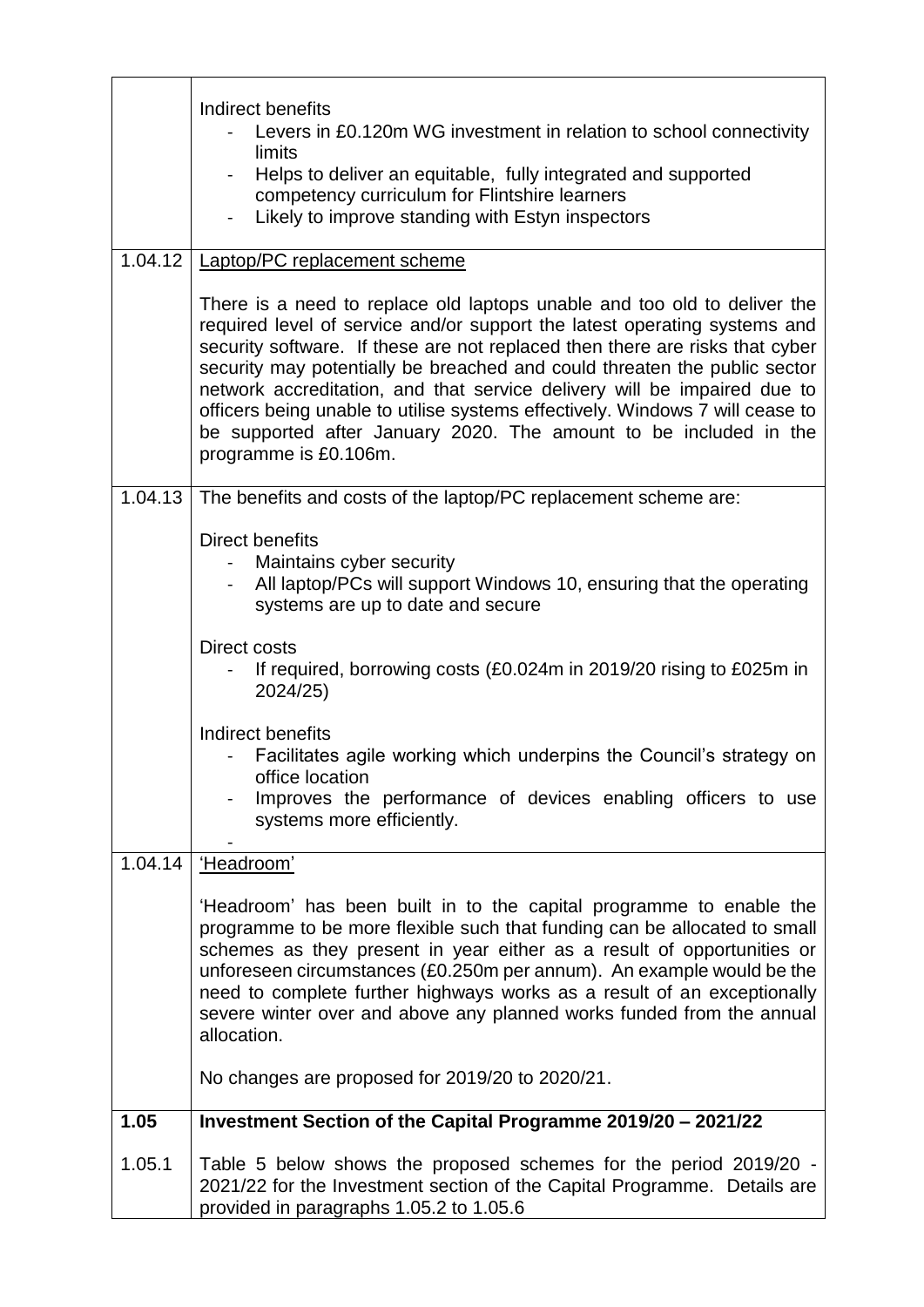**Table 5**

|        | PROPOSED INVESTMENT SCHEMES 2019/20 - 2021/22                                                                                                                                                                                                                                                                                                                                                                                                                                                                                                                                                                                                                                                                                            |               |               |               |                    |
|--------|------------------------------------------------------------------------------------------------------------------------------------------------------------------------------------------------------------------------------------------------------------------------------------------------------------------------------------------------------------------------------------------------------------------------------------------------------------------------------------------------------------------------------------------------------------------------------------------------------------------------------------------------------------------------------------------------------------------------------------------|---------------|---------------|---------------|--------------------|
|        |                                                                                                                                                                                                                                                                                                                                                                                                                                                                                                                                                                                                                                                                                                                                          | 2019/20<br>£m | 2020/21<br>£m | 2021/22<br>£m | <b>Total</b><br>£m |
|        | <b>Investment Section</b>                                                                                                                                                                                                                                                                                                                                                                                                                                                                                                                                                                                                                                                                                                                |               |               |               |                    |
|        | <b>Previously Approved</b>                                                                                                                                                                                                                                                                                                                                                                                                                                                                                                                                                                                                                                                                                                               |               |               |               |                    |
|        | School extension and remodelling                                                                                                                                                                                                                                                                                                                                                                                                                                                                                                                                                                                                                                                                                                         |               |               |               |                    |
|        | Castell Alun High School - Hope                                                                                                                                                                                                                                                                                                                                                                                                                                                                                                                                                                                                                                                                                                          | 4.000         | 0.207         | 0.000         | 4.207              |
|        | Glan Aber Primary - Bagillt                                                                                                                                                                                                                                                                                                                                                                                                                                                                                                                                                                                                                                                                                                              | 0.241         | 0.000         | 0.000         | 0.241              |
|        | Marleyfield Residential Home - Buckley                                                                                                                                                                                                                                                                                                                                                                                                                                                                                                                                                                                                                                                                                                   | 1.001         | 1.381         | 0.000         | 2.382              |
|        | County Hall Demolition                                                                                                                                                                                                                                                                                                                                                                                                                                                                                                                                                                                                                                                                                                                   | 1.900         | 0.000         | 0.000         | 1.900              |
|        | Theatr Clwyd Redevelopment                                                                                                                                                                                                                                                                                                                                                                                                                                                                                                                                                                                                                                                                                                               | 0.500         | 0.500         | 0.000         | 1.000              |
|        |                                                                                                                                                                                                                                                                                                                                                                                                                                                                                                                                                                                                                                                                                                                                          | 7.642         | 2.088         | 0.000         | 9.730              |
|        | New Schemes for Approval                                                                                                                                                                                                                                                                                                                                                                                                                                                                                                                                                                                                                                                                                                                 |               |               |               |                    |
|        |                                                                                                                                                                                                                                                                                                                                                                                                                                                                                                                                                                                                                                                                                                                                          | 0.000         | 0.000         | 0.000         | 0.000              |
|        |                                                                                                                                                                                                                                                                                                                                                                                                                                                                                                                                                                                                                                                                                                                                          | 0.000         | 0.000         | 0.000         | 0.000              |
|        | <b>Total Investment Section</b>                                                                                                                                                                                                                                                                                                                                                                                                                                                                                                                                                                                                                                                                                                          | 7.642         | 2.088         | 0.000         | 9.730              |
|        | This scheme brings the school building up to current standards providing<br>facilities that are fit for purpose and suitable for delivering the future<br>curriculum, helping reduce the risk of a poor Estyn inspection. The school<br>is being extended with the provision of a new two storey Art and Design<br>Technology block and remodelled in other areas. This will remove the need<br>for mobile classrooms currently on site which are nearing the end of their<br>economic working life (and will need replacing at significant cost), help<br>increase capacity to meet current and future demand and create specialist<br>teaching accommodation.                                                                          |               |               |               |                    |
| 1.05.3 | <b>Glan Aber Primary School, Bagillt</b>                                                                                                                                                                                                                                                                                                                                                                                                                                                                                                                                                                                                                                                                                                 |               |               |               |                    |
|        | The school building currently has a number of issues including classrooms<br>which do not meet minimum size requirements for classes of 30 pupil places<br>so classes are being taught in the hall, resulting in the school being unable<br>to deliver aspects of the PE curriculum, and running the risk of a poor Estyn<br>inspection. The scheme converts the existing hall to provide two suitable<br>teaching spaces, with circulation; the construction of a new hall at the<br>appropriate size for the number of pupils on roll; and minor extensions to<br>three classrooms to provide appropriate size and shape, more suitable for<br>curriculum delivery. The scheme is supported by an Infant Class Size Grant<br>of £1.3m. |               |               |               |                    |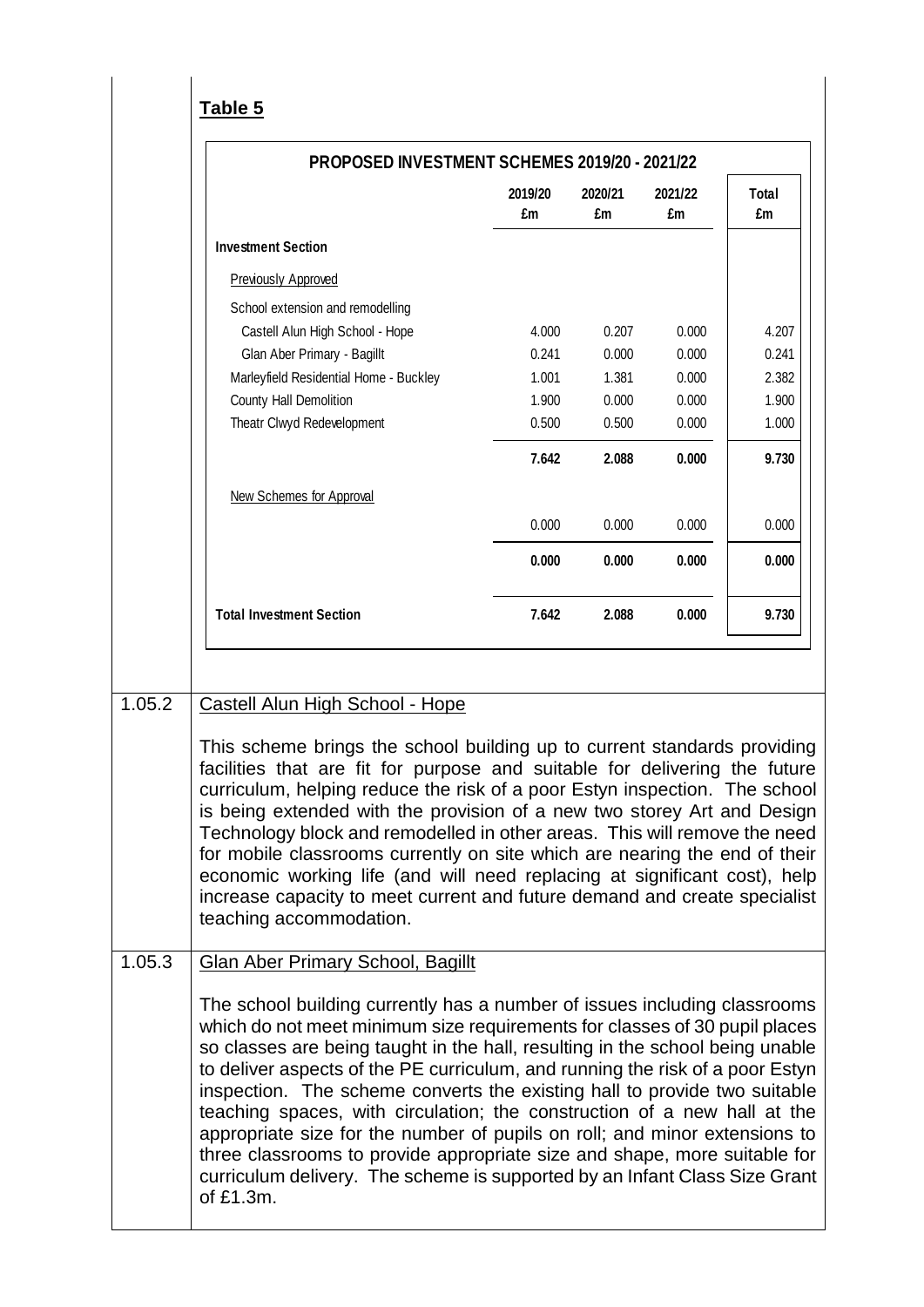| 1.05.4 | <b>Extension to Residential Care Home, Marleyfield - Buckley</b>                                                                                                                                                                                                                                                                                                                                                                                                                                                                                                                                                                                             |
|--------|--------------------------------------------------------------------------------------------------------------------------------------------------------------------------------------------------------------------------------------------------------------------------------------------------------------------------------------------------------------------------------------------------------------------------------------------------------------------------------------------------------------------------------------------------------------------------------------------------------------------------------------------------------------|
|        | Following a comprehensive review of the residential care market in<br>Flintshire the Council approved a capital scheme to extend Marleyfield<br>House in Buckley by an additional 32 beds to bring total provision up to 64<br>beds. The new facility is being developed through a pooled budget<br>arrangement with BCUHB to provide additional services, beds and multi-<br>disciplinary support in a community setting. This provides permanent<br>residential beds, as well as beds which prevent hospital admissions,<br>expedites hospital discharges and allows appropriate assessment to reduce<br>care packages to support people in the long term. |
|        | The Council is working with WG as the scheme is partly funded by ICF grant.<br>To date a full feasibility study has been completed, and work continues to<br>complete the detailed design and development plans in order for a full<br>planning application to be submitted in Spring 2019. At this point in the<br>project costs as well as grant funding from WG will be confirmed. Until formal<br>approval is received from WG the costs of works undertaken remains a risk<br>that the Council takes. The scheme's target completion date is Spring 2021.                                                                                               |
|        | There is a revenue pressure of an estimated £150k associated with this<br>project which will result in the year the facility becomes operational. This<br>pressure would have occurred in any case as demand grows and residential<br>beds from the private sector would need to be paid for.                                                                                                                                                                                                                                                                                                                                                                |
| 1.05.5 | Office Rationalisation - County Hall partial demolition                                                                                                                                                                                                                                                                                                                                                                                                                                                                                                                                                                                                      |
|        | The current accommodation within the Mold campus office block is<br>inefficient. Two out of the four accommodation blocks are empty with staff<br>consolidating into phases one and two, however the buildings are still<br>generating significant running costs. Work is underway to plan the<br>demolition of the empty accommodation at County Hall.                                                                                                                                                                                                                                                                                                      |
|        | There is a second stage proposal currently under early development which<br>would see a masterplan being developed for the whole of the Mold County<br>Hall campus.                                                                                                                                                                                                                                                                                                                                                                                                                                                                                          |
|        | The business case for the reduction of the scale of County Hall through<br>partial demolition has already been made and approved.                                                                                                                                                                                                                                                                                                                                                                                                                                                                                                                            |
| 1.05.6 | <b>Theatr Clwyd Redevelopment</b>                                                                                                                                                                                                                                                                                                                                                                                                                                                                                                                                                                                                                            |
|        | The Theatr Clwyd building is nearing the end of its life and needs updating<br>to ensure it is safe for public and employment use. Funding from the Arts<br>Council of Wales has been used to complete a feasibility study into the<br>potential for future capital development.                                                                                                                                                                                                                                                                                                                                                                             |
|        | The outcome of the feasibility study indicated that the main two theatres<br>work extremely well and are the right size for audiences however the<br>infrastructure supporting the building is in need of replacement and without<br>this the Theatr is not sustainable.                                                                                                                                                                                                                                                                                                                                                                                     |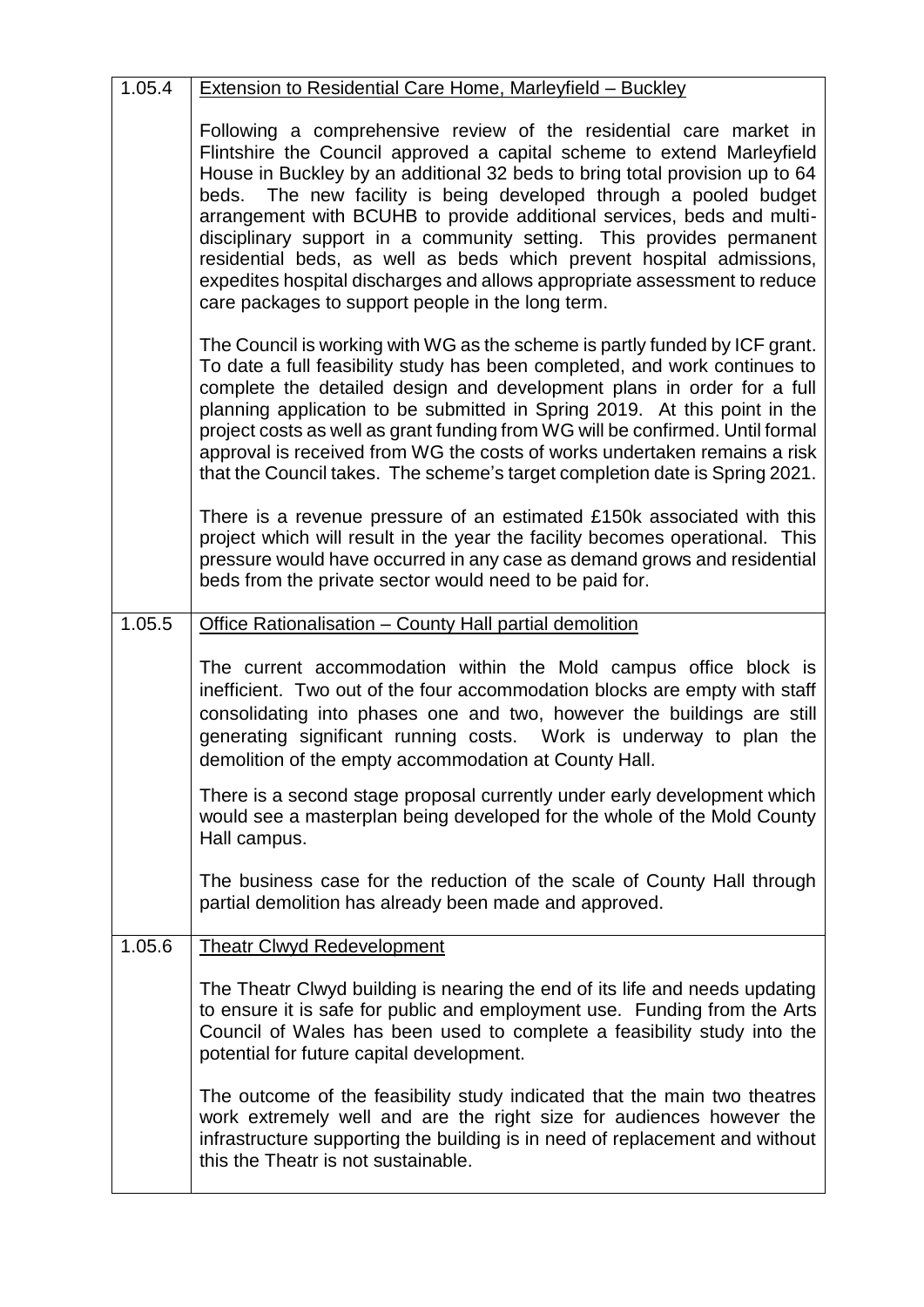Detailed design and development works are taking place to build on and develop further the feasibility study funded from £0.330m which was included in the 2018/19 capital programme. This will be carried forward if necessary. A decision by all partners would then need to be taken to proceed with the project. Should the project not go ahead then the Council's share of the design development above at £0.330m cannot be capitalised and would be a charge to the Council's revenue account. **1.06 Summary (Generally funded) Capital Programme 2019/20 – 2021/22** 1.06.1 Table 6 below summarises the generally funded Capital Programme and available funding, including the two new schemes. **Table 6 2019/20 2020/21 2021/22 Total £m £m £m £m** Statutory / Regulatory Section 2.350 2.350 2.350 2.350 7.050 Retained Assets Section **3.807** 3.977 2.550 1 10.334 Investment Section 1 1 2.642 2.088 0.000 9.730 **Total (All Sections) 13.799 8.415 4.900 27.114** Estimated available general funding **<sup>1</sup>** 12.646 7.508 6.586 26.740 **Total 12.646 7.508 6.586 26.740 Surplus / (Shortfall) (1.153) (0.907) 1.686 (0.374) 1 As per 19/20 Final Settlement SUMMARY (GENERALLY FUNDED) CAPITAL PROGRAMME 2019/20 - 2021/22** 1.06.2 Table 6 shows that there is an overall shortfall in projected funding of £0.374m over the 3 year period. There is an estimated shortfall of £1.153m in 2019/20. As stated earlier in the report, the current projection is for capital receipts in the region of £2.3m over the period. There is risk relating to these due to their size and complexity. The timing of these receipts are also subject to market forces outside of the Council's control. In line with current policy no allowance has been made for these receipts in funding the deficit above. Options to fund the shortfall include a combination of future capital receipts, alternative grants, and scheme phasing as the expenditure profile of large complex projects such as those included in the investment section of the programme could change. Every effort will be made to ensure that other sources of funding are utilised to fund the programme. Ultimately should other sources of funding not materialise the Council will need to use prudential borrowing to finance the shortfall. This could be short term during 2019/20 and 2020/21 as there is a potential surplus in 2021/22 of £1.686m, or if necessary long term to fund the overall shortfall.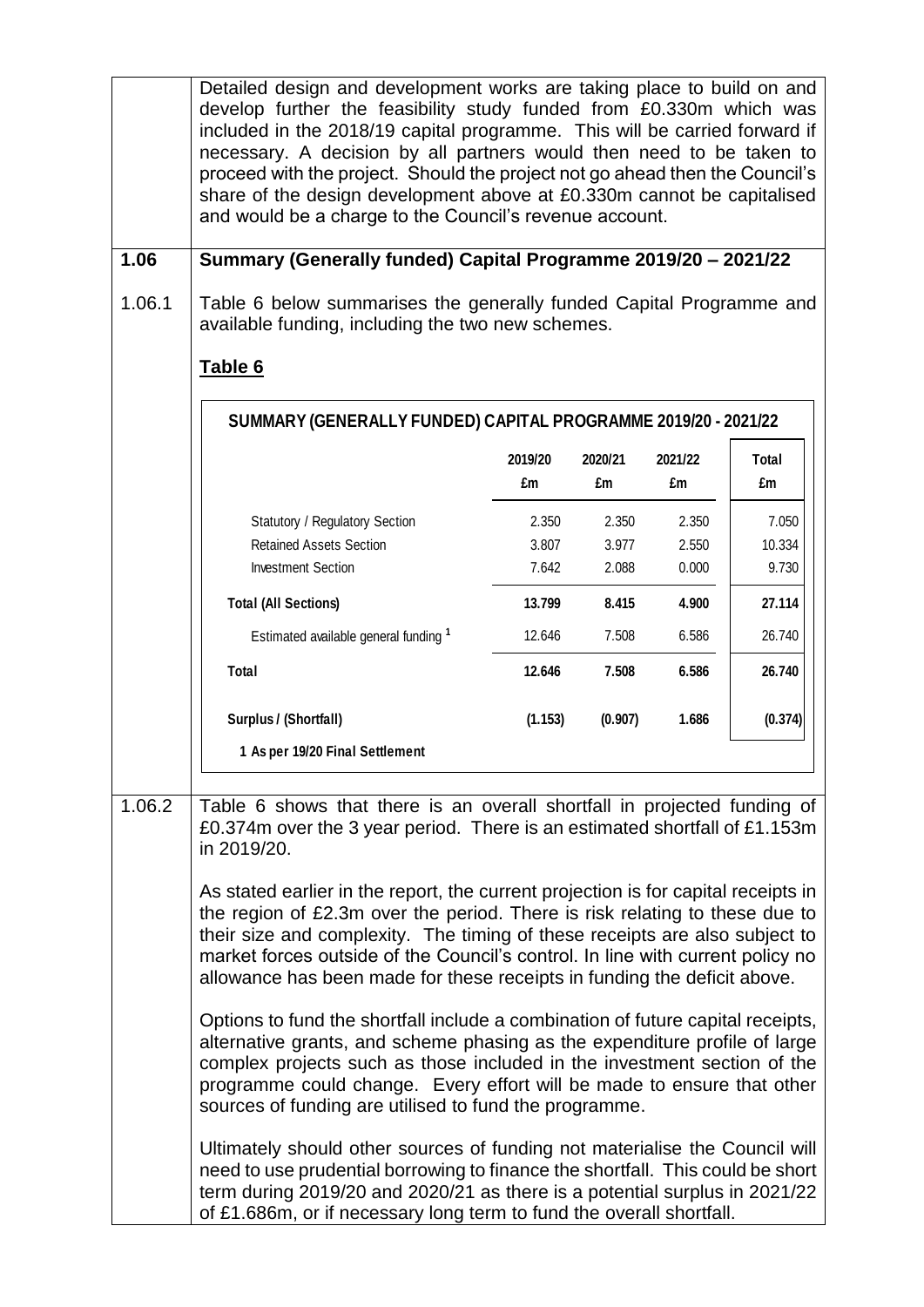#### 1.07 **Specific Grants and Borrowing**

#### 1.07.1 **21st Century Schools Band B**

WG has approved the Council's in principle submission for 21<sup>st</sup> Century Schools Band B. The programme is to be funded from specific grant from WG at an agreed intervention rate, with the Council's contribution to be funded by prudential borrowing. The WG intervention rate for funding the 21st Century Band B programme has increased from 50% to 65% for schools and 75% for Pupil Referral Units (PRUs)

The total estimated cost of the programme is £85.420m. Each of the projects is subject to individual approval to ensure that each meets the Council's continuing priorities and is affordable in the context of the Council's MTFS.

During 2018/19 Cabinet has approved two 21<sup>st</sup> Century Band B schemes for inclusion within the Capital Programme, those at Connah's Quay High School and Queensferry CP/Plas Derwen PRU. The respective estimated costs of these two schemes are outlined in the table below:

| Band B                              | Total Cost | WG funded | Council funded |
|-------------------------------------|------------|-----------|----------------|
|                                     | £m         | £m        | £m             |
| Connah's Quay HS                    | 4.300      | 2.795     | 1.505          |
| QueenSferry CP /<br>Plas Derwen PRU | 8.000      | 5.700     | 2.300          |
| otal                                | 12.300     | 8.495     | 3.805          |

The Connah's Quay High School scheme commenced in 2018/19, and is anticipated to be complete during 2021/22. Queensferry CP/Plas Derwen PRU will commence in 2019/20 and is anticipated to be complete in 2022/23.

The benefits and costs of the school improvement programme scheme are:

Direct Benefits

- Enabling 50%-75% external investment in schools
- Reduction in backlog maintenance costs (£0.014m Queensferry CP, £0.901m Connah's Quay High School)
- Reduction in fixed costs associated with buildings and leadership focuses investment on learners
- Reduction in split site arrangements in provision of PRU to improve efficiency, and reduce risk by increasing options to improve pupil outcomes
- For Connah's Quay High School, increases capacity to meet target for pupil numbers
- For Connah's Quay High School, improves car parking issues, reducing associated risks

Direct Costs

• Part of bigger development programme in two bands, Band A £64.2m and Band B £85.4m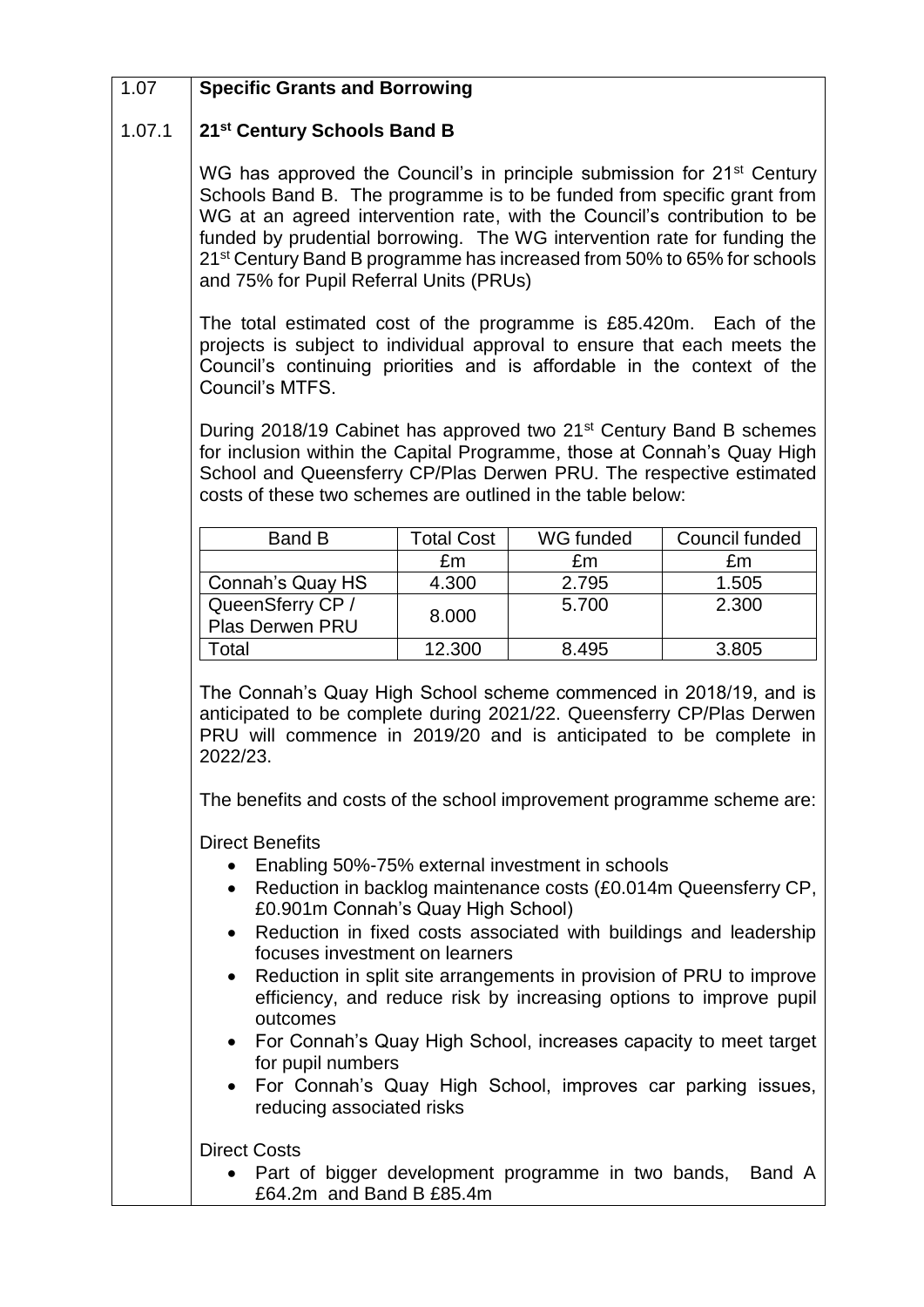|        | Estimated revenue borrowing costs associated (interest and                                                                                                                                                                                                                                                                                                                                                                                                                                                     |        | minimum revenue provision) with each scheme are as follows:                                                          |                                                                                                                                                                                                     |
|--------|----------------------------------------------------------------------------------------------------------------------------------------------------------------------------------------------------------------------------------------------------------------------------------------------------------------------------------------------------------------------------------------------------------------------------------------------------------------------------------------------------------------|--------|----------------------------------------------------------------------------------------------------------------------|-----------------------------------------------------------------------------------------------------------------------------------------------------------------------------------------------------|
|        | <b>Band B</b>                                                                                                                                                                                                                                                                                                                                                                                                                                                                                                  | Year 1 | Year <sub>50</sub>                                                                                                   | Average over 50<br>years                                                                                                                                                                            |
|        |                                                                                                                                                                                                                                                                                                                                                                                                                                                                                                                | £m     | £m                                                                                                                   | £m                                                                                                                                                                                                  |
|        | Connah's Quay HS                                                                                                                                                                                                                                                                                                                                                                                                                                                                                               | 0.063  | 0.092                                                                                                                | 0.075                                                                                                                                                                                               |
|        | Queenferry CP / Plas<br>Derwen PRU                                                                                                                                                                                                                                                                                                                                                                                                                                                                             | 0.096  | 0.141                                                                                                                | 0.115                                                                                                                                                                                               |
|        | Total                                                                                                                                                                                                                                                                                                                                                                                                                                                                                                          | 0.159  | 0.233                                                                                                                | 0.190                                                                                                                                                                                               |
|        | <b>Indirect Benefits</b>                                                                                                                                                                                                                                                                                                                                                                                                                                                                                       |        |                                                                                                                      |                                                                                                                                                                                                     |
| 1.07.2 | ensure schools are fit for purpose<br>A more secure school estate<br>A school estate with reduced vandalism<br>delivery                                                                                                                                                                                                                                                                                                                                                                                        |        | effective in creating the conditions for learners to succeed.<br>Provision of appropriate capacity of school network | Improving learner outcomes by ensuring that school buildings are<br>Alignment with the Council's School Modernisation Strategy to<br>Upgrading ICT provision and enabling new methods of curriculum |
|        | The impact of the inclusion of these two schemes in the programme adds<br>substantial borrowing costs as identified in paragraph 1.07.1. The profile of<br>spend and grant receipt in the case of these schemes means that the<br>additional revenue costs will not fully impact until 2020/21 and no addition<br>to the revenue budget will therefore be required in 2019/20. Approval of<br>these schemes has an estimated impact of increasing the pressure on the<br>revenue budget in 2020/21 by £0.159m. |        |                                                                                                                      |                                                                                                                                                                                                     |
| 1.07.3 | <b>SHARP - Loans to NEW Homes for Affordable Homes</b>                                                                                                                                                                                                                                                                                                                                                                                                                                                         |        |                                                                                                                      |                                                                                                                                                                                                     |
|        | Further to the first capital loan to the Council's wholly owned subsidiary,<br>North East Wales Homes (NEW Homes) to build affordable homes on The<br>Walks site in Flint as part of the Council's Strategic Housing and<br>Regeneration Programme (SHARP) Cabinet has approved additional loans<br>to NEW Homes up to a maximum of £10m for inclusion within the Capital<br>Programme, to fund new affordable housing schemes.                                                                                |        |                                                                                                                      |                                                                                                                                                                                                     |
|        | The loans are classed under accounting regulations as capital expenditure<br>and therefore included within the Capital Programme. The Council funds<br>the schemes by borrowing, which is fully repaid from loan repayments made<br>by NEW Homes. Work has begun on the schemes, and funds will be drawn<br>down from the Council as they progress.                                                                                                                                                            |        |                                                                                                                      |                                                                                                                                                                                                     |
|        | The building of council houses for social rents forms part of the HRA<br>activities and will be included within the HRA Capital Programme.                                                                                                                                                                                                                                                                                                                                                                     |        |                                                                                                                      |                                                                                                                                                                                                     |
| 1.07.4 | Details of schemes specifically funded by specific grant and borrowing is<br>shown in Table 7 below:                                                                                                                                                                                                                                                                                                                                                                                                           |        |                                                                                                                      |                                                                                                                                                                                                     |
|        | <u>Table 7</u>                                                                                                                                                                                                                                                                                                                                                                                                                                                                                                 |        |                                                                                                                      |                                                                                                                                                                                                     |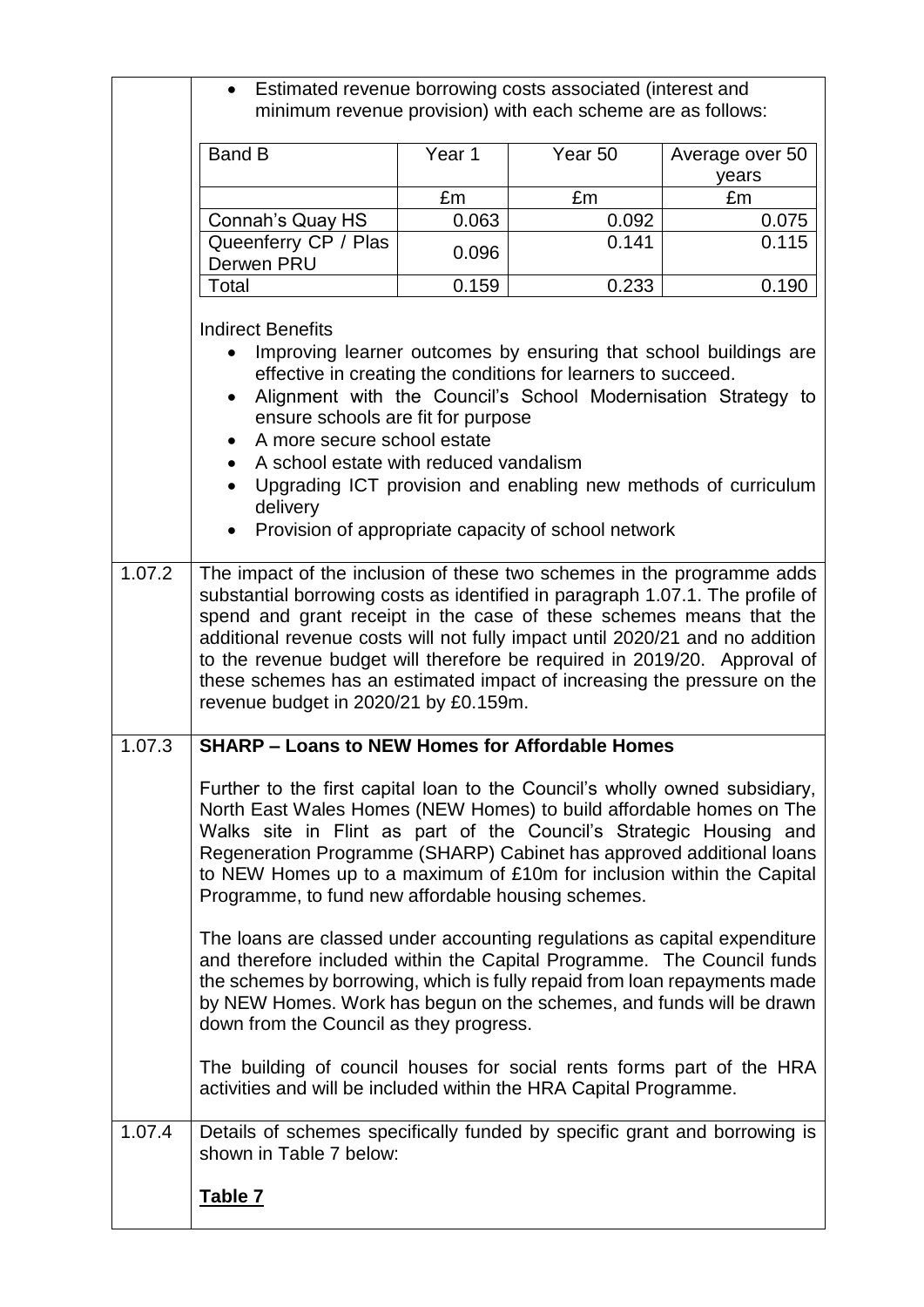|        | SPECIFICALLY FUNDED SCHEMES 2019/20 - 2021/22                                                                                                                                                                                                                                                |               |               |               |             |
|--------|----------------------------------------------------------------------------------------------------------------------------------------------------------------------------------------------------------------------------------------------------------------------------------------------|---------------|---------------|---------------|-------------|
|        |                                                                                                                                                                                                                                                                                              | 2019/20<br>£m | 2020/21<br>£m | 2021/22<br>£m | Total<br>£m |
|        | <b>Specifically Funded Schemes</b>                                                                                                                                                                                                                                                           |               |               |               |             |
|        | 21st Century Schools - Band A                                                                                                                                                                                                                                                                | 0.492         | 0.000         | 0.000         | 0.492       |
|        | 21st Century Schools - Band B                                                                                                                                                                                                                                                                | 3.460         | 5.365         | 2.825         | 11.650      |
|        | SHARP - Loans to NEW Homes for Affordable Homes                                                                                                                                                                                                                                              | 10.000        | 0.000         | 0.000         | 10.000      |
|        | <b>Total Schemes</b>                                                                                                                                                                                                                                                                         | 13.952        | 5.365         | 2.825         | 22.142      |
|        | <b>Funding</b>                                                                                                                                                                                                                                                                               |               |               |               |             |
|        | Specific Capital Grants                                                                                                                                                                                                                                                                      | 3.156         | 3.394         | 1.805         | 8.355       |
|        | Unsupported (Prudential) Borrowing                                                                                                                                                                                                                                                           | 10.796        | 1.971         | 1.020         | 13.787      |
|        | <b>Total Schemes</b>                                                                                                                                                                                                                                                                         | 13.952        | 5.365         | 2.825         | 22.142      |
| 1.07.5 | At the time of setting the budget the details of many capital grants have not<br>been released by WG and so are not included in Table 7 above. As details                                                                                                                                    |               |               |               |             |
|        | become available they will be reported to Members via the quarterly 2019/20<br>Capital Programme monitoring reports.                                                                                                                                                                         |               |               |               |             |
| 1.07.6 | All of the schemes proposed for inclusion within the Capital Programme<br>invest in assets and / or reconfigure models of service provision. They are<br>pivotal to support the delivery of the Council's strategic priorities outlined in<br>portfolio business plans and the Council Plan. |               |               |               |             |
| 1.08   | Summary Total Council Fund Capital Programme 2019/20 - 2021/22                                                                                                                                                                                                                               |               |               |               |             |
| 1.08.1 | Table 9 summarises the total proposals for the 2019/20 - 2021/22 Capital<br>Programme.                                                                                                                                                                                                       |               |               |               |             |
|        |                                                                                                                                                                                                                                                                                              |               |               |               |             |
|        |                                                                                                                                                                                                                                                                                              |               |               |               |             |
|        |                                                                                                                                                                                                                                                                                              |               |               |               |             |
|        |                                                                                                                                                                                                                                                                                              |               |               |               |             |
|        |                                                                                                                                                                                                                                                                                              |               |               |               |             |
|        |                                                                                                                                                                                                                                                                                              |               |               |               |             |
|        |                                                                                                                                                                                                                                                                                              |               |               |               |             |
|        |                                                                                                                                                                                                                                                                                              |               |               |               |             |
|        |                                                                                                                                                                                                                                                                                              |               |               |               |             |
|        |                                                                                                                                                                                                                                                                                              |               |               |               |             |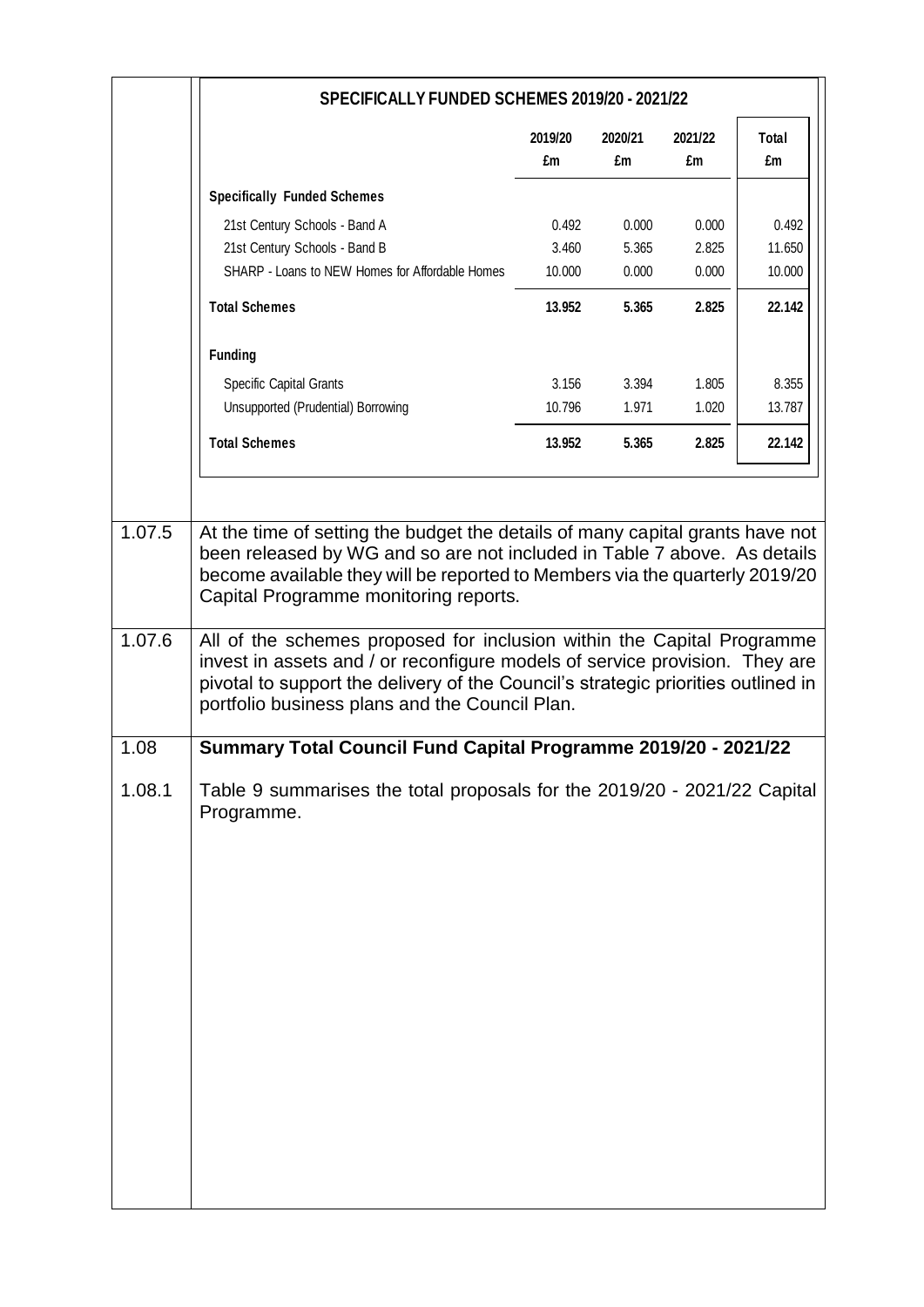|--|

|                                                                                                                                                                                                                                                                                                                                                                                                                                                                                                                                                                                                                                                        | 2019/20<br>£m | 2020/21<br>£m | 2021/22<br>£m | Total<br>£m |
|--------------------------------------------------------------------------------------------------------------------------------------------------------------------------------------------------------------------------------------------------------------------------------------------------------------------------------------------------------------------------------------------------------------------------------------------------------------------------------------------------------------------------------------------------------------------------------------------------------------------------------------------------------|---------------|---------------|---------------|-------------|
| <b>Expenditure</b>                                                                                                                                                                                                                                                                                                                                                                                                                                                                                                                                                                                                                                     |               |               |               |             |
| Statutory / Regulatory Section                                                                                                                                                                                                                                                                                                                                                                                                                                                                                                                                                                                                                         | 2.350         | 2.350         | 2.350         | 7.050       |
| <b>Retained Assets Section</b>                                                                                                                                                                                                                                                                                                                                                                                                                                                                                                                                                                                                                         | 3.807         | 3.977         | 2.550         | 10.334      |
| <b>Investment Section</b>                                                                                                                                                                                                                                                                                                                                                                                                                                                                                                                                                                                                                              | 7.642         | 2.088         | 0.000         | 9.730       |
| Specific Section                                                                                                                                                                                                                                                                                                                                                                                                                                                                                                                                                                                                                                       | 13.952        | 5.365         | 2.825         | 22.142      |
| <b>Total Programme (All Sections)</b>                                                                                                                                                                                                                                                                                                                                                                                                                                                                                                                                                                                                                  | 27.751        | 13.780        | 7.725         | 49.256      |
| <b>Funding</b>                                                                                                                                                                                                                                                                                                                                                                                                                                                                                                                                                                                                                                         |               |               |               |             |
| General Funding <sup>1</sup>                                                                                                                                                                                                                                                                                                                                                                                                                                                                                                                                                                                                                           | 12.646        | 7.508         | 6.586         | 26.740      |
| <b>Grant Funding</b>                                                                                                                                                                                                                                                                                                                                                                                                                                                                                                                                                                                                                                   | 3.156         | 3.394         | 1.805         | 8.355       |
| Unsupported (Prudential) Borrowing                                                                                                                                                                                                                                                                                                                                                                                                                                                                                                                                                                                                                     | 10.796        | 1.971         | 1.020         | 13.787      |
| <b>Total Projected Funding</b>                                                                                                                                                                                                                                                                                                                                                                                                                                                                                                                                                                                                                         | 26.598        | 12.873        | 9.411         | 48.882      |
| Surplus / (Shortfall)                                                                                                                                                                                                                                                                                                                                                                                                                                                                                                                                                                                                                                  | (1.153)       | (0.907)       | 1.686         | (0.374)     |
| 1 As per 19/20 Final Settlement                                                                                                                                                                                                                                                                                                                                                                                                                                                                                                                                                                                                                        |               |               |               |             |
| <b>Growth Deal Bid</b>                                                                                                                                                                                                                                                                                                                                                                                                                                                                                                                                                                                                                                 |               |               |               |             |
| The Growth Vision for the Economy of North Wales was adopted by partner<br>organisations across the region in 2016. This has led to the development of<br>a Growth Deal Bid which was submitted to both the UK and Welsh<br>Governments at the end of November 2017.<br>A Growth Bid is a formal proposal for Government investment and the                                                                                                                                                                                                                                                                                                            |               |               |               |             |
| conferment of devolved powers. Bidding regions are required to have a<br>legal, resilient and accountable governance model for the planning and<br>implementation of their strategy. Regions are expected to be prepared to<br>invest in their own strategies, alongside Government(s), in capital<br>allocations, sharing in capital borrowing, the use of land and assets, and in<br>resourcing professional and project capacity. They are also expected to<br>seek private sector support for their proposals, enabling and leveraging<br>private sector investment as part of the Bid package. Each bid has<br>negotiated objectives and targets. |               |               |               |             |
| In October 2018 Cabinet considered and endorsed a Proposition Document<br>which sets out the programmes and projects to be considered in a growth                                                                                                                                                                                                                                                                                                                                                                                                                                                                                                      |               |               |               |             |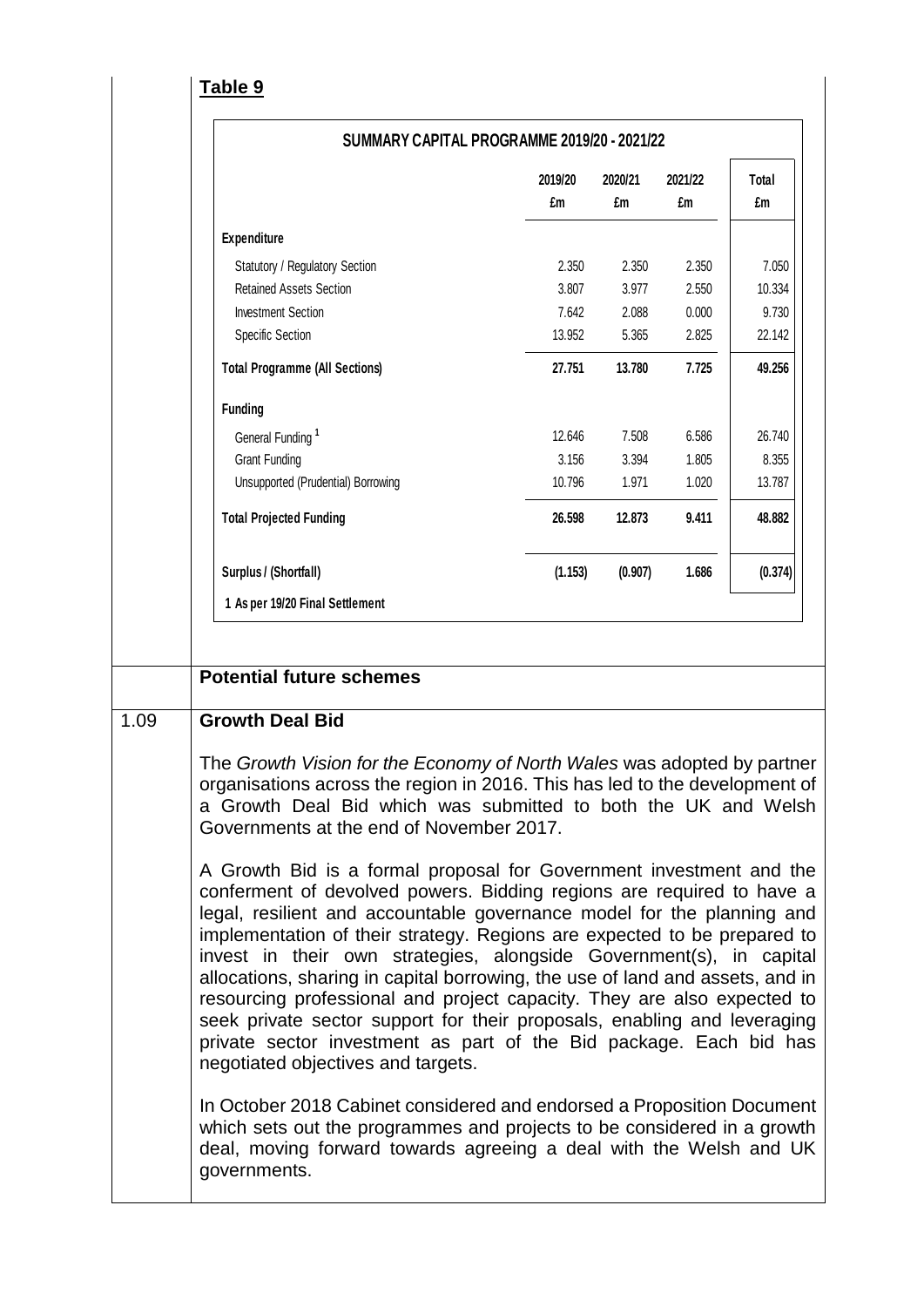|      | Until Flintshire has final details of the Growth Deal, to be negotiated with the<br>Governments, and the capital grant payments arrangements to finance the<br>Deal, we will not know the number and the combined cost of the approved<br>projects. The combined cost of the approved projects, and how they are to<br>be phased over a period of years, will have a bearing on the contributions<br>to the borrowing costs Flintshire may be expected to bear.<br>For further information please see the report 'A Growth Deal for the<br>Economy of North Wales Proposition Document to Cabinet on 23rd October<br>2018 on the Council's website. |
|------|-----------------------------------------------------------------------------------------------------------------------------------------------------------------------------------------------------------------------------------------------------------------------------------------------------------------------------------------------------------------------------------------------------------------------------------------------------------------------------------------------------------------------------------------------------------------------------------------------------------------------------------------------------|
| 1.10 | All capital schemes need to be considered in the context of the position of<br>the Council's MTFS. All schemes which require prudential borrowing to fund<br>them add revenue pressures in the form of interest charges and charges to<br>the Minimum Revenue Provision (MRP).                                                                                                                                                                                                                                                                                                                                                                      |
|      | During 2018/19 a number of schemes have been identified which have been<br>considered for inclusion in the capital programme but which have not been<br>included to date. It is likely that these will be resubmitted for inclusion in the<br>capital programme if the revenue position in future years allows.                                                                                                                                                                                                                                                                                                                                     |
|      | The following schemes are under consideration for inclusion in future years:                                                                                                                                                                                                                                                                                                                                                                                                                                                                                                                                                                        |
|      | An increase to the Highways Asset Management Plan (HAMP). The<br>$\bullet$<br>core capital programme includes £0.600m per annum for the HAMP.<br>In 2018/19 this has been supplemented by additional WG grant. It<br>has been estimated that the investment required to maintain current<br>network performance is £2.7m per annum, an increase of £2.1m per<br>annum. Welsh Government has recently announced additional<br>Public Highways Refurbishment Grant 2018-21 to Flintshire of<br>£0.959m in 2018/19, and in 2019/20, with funding for 2020/21 to be<br>confirmed in due course.                                                         |
|      | A Highways Subsidence Scheme, prioritising sites in need of<br>immediate remedial work, at a cost of £0.150m per annum.                                                                                                                                                                                                                                                                                                                                                                                                                                                                                                                             |
|      | In relation to the Digital Strategy, Cabinet approved the Digital<br>$\bullet$<br>Customer plan for implementing key elements of the Digital Strategy.<br>A 3 year programme plan of the projects required to increase the<br>number and range of services available digitally has been prepared<br>and will be reported to Cabinet in due course. The capital costs of<br>purchasing new software will be calculated on a project by project<br>basis at the time each project is ready to proceed in order to<br>accurately capture not only the technical requirements for the<br>software but also the costs prevailing at the time.            |
| 1.11 | 21st Century Schools Band B                                                                                                                                                                                                                                                                                                                                                                                                                                                                                                                                                                                                                         |
|      | Paragraph 1.07.1 includes details of the two projects from the overall<br>submission to WG for 21 <sup>st</sup> Century Schools Band B.                                                                                                                                                                                                                                                                                                                                                                                                                                                                                                             |
|      | Of the remaining schemes the impact of the Saltney Area Review is<br>estimated to cost £25m. At present this is included in principle in the Mutual                                                                                                                                                                                                                                                                                                                                                                                                                                                                                                 |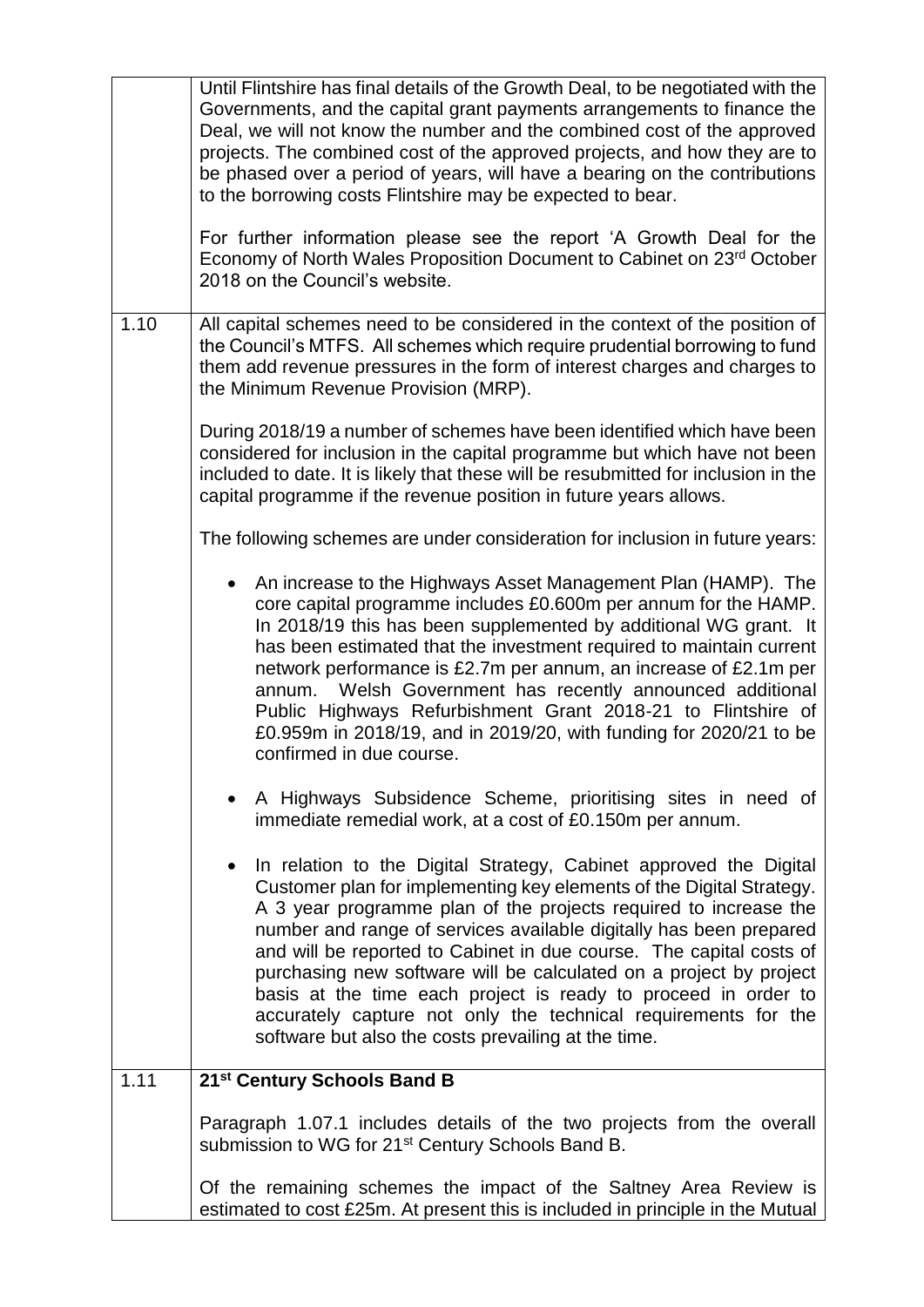|        | Investment Model funding envelope, and therefore the costs of this scheme<br>will bear directly on the revenue budget. The annual revenue charge<br>through MIM will include elements which cover capital costs of the works as<br>well as charges designed to cover the cost of maintaining the building to a<br>high standard.                                                                          |                 |                 |                     |  |
|--------|-----------------------------------------------------------------------------------------------------------------------------------------------------------------------------------------------------------------------------------------------------------------------------------------------------------------------------------------------------------------------------------------------------------|-----------------|-----------------|---------------------|--|
|        | WG intervention rates on MIM are currently agreed at 75%. In the light of<br>recent increases to the intervention rates on traditionally funded 21st<br>Century Band B projects the model is under review. Until the Council has<br>clarity on the funding position and the costs chargeable, it is unable to satisfy<br>itself whether the MIM scheme represents best value.                             |                 |                 |                     |  |
|        | The 21 <sup>st</sup> Century Schools Band B programme is due to end by 2024/25. As<br>each of the remaining schemes is proposed for approval, a decision will<br>need to be made taking into account its affordability in the context of the<br>position on the MTFS. The Flintshire funding element of the 21st Century<br>Schools Band B programme will need to be funded from prudential<br>borrowing. |                 |                 |                     |  |
| 1.12   | <b>Additional school funding</b>                                                                                                                                                                                                                                                                                                                                                                          |                 |                 |                     |  |
|        | As a result of the Cabinet decision not to proceed with the amalgamation of<br>Brynford and Lixwm Primary Schools which would have drawn down<br>investment via the 21 <sup>st</sup> Century Schools Band B Programme, Brynford<br>Primary School has significant suitability issues that will need to be<br>addressed by other means and this is currently being explored.                               |                 |                 |                     |  |
| 1.13   | Impact on the MTFS of potential future schemes                                                                                                                                                                                                                                                                                                                                                            |                 |                 |                     |  |
| 1.13.1 | The estimated revenue impact of the known potential future schemes is<br>shown below for information. If Council approve all these schemes then the<br>impact on the revenue budget in total is estimated to be between £0.774m<br>and £1.127m.                                                                                                                                                           |                 |                 |                     |  |
|        | <b>Scheme</b>                                                                                                                                                                                                                                                                                                                                                                                             | Impact in first | Impact in final | <b>Average full</b> |  |
|        |                                                                                                                                                                                                                                                                                                                                                                                                           | full year       | full year       | year impact         |  |
|        | <b>HAMP</b>                                                                                                                                                                                                                                                                                                                                                                                               | £m<br>0.098     | £m<br>0.138     | £m<br>0.116         |  |
|        | Highways                                                                                                                                                                                                                                                                                                                                                                                                  | 0.007           | 0.010           | 0.008               |  |
|        | subsidence                                                                                                                                                                                                                                                                                                                                                                                                |                 |                 |                     |  |
|        | 21 <sup>st</sup> Century<br>Schools Band B                                                                                                                                                                                                                                                                                                                                                                | 0.669           | 0.979           | 0.800               |  |
|        | <b>Total</b>                                                                                                                                                                                                                                                                                                                                                                                              | 0.774           | 1.127           | 0.924               |  |
| 1.14   | Changes to CIPFA's Codes of Practice - Prudential Code for Capital<br>Finance in Local Authorities 2017 and Treasury Management Code<br>2017                                                                                                                                                                                                                                                              |                 |                 |                     |  |
| 1.14.1 | CIPFA published new editions of the Prudential Code for Capital Finance<br>and the Treasury Management in the Public Services: Code of Practice and<br>Cross-sectoral Guidance in late December 2017 which complement each<br>other.                                                                                                                                                                      |                 |                 |                     |  |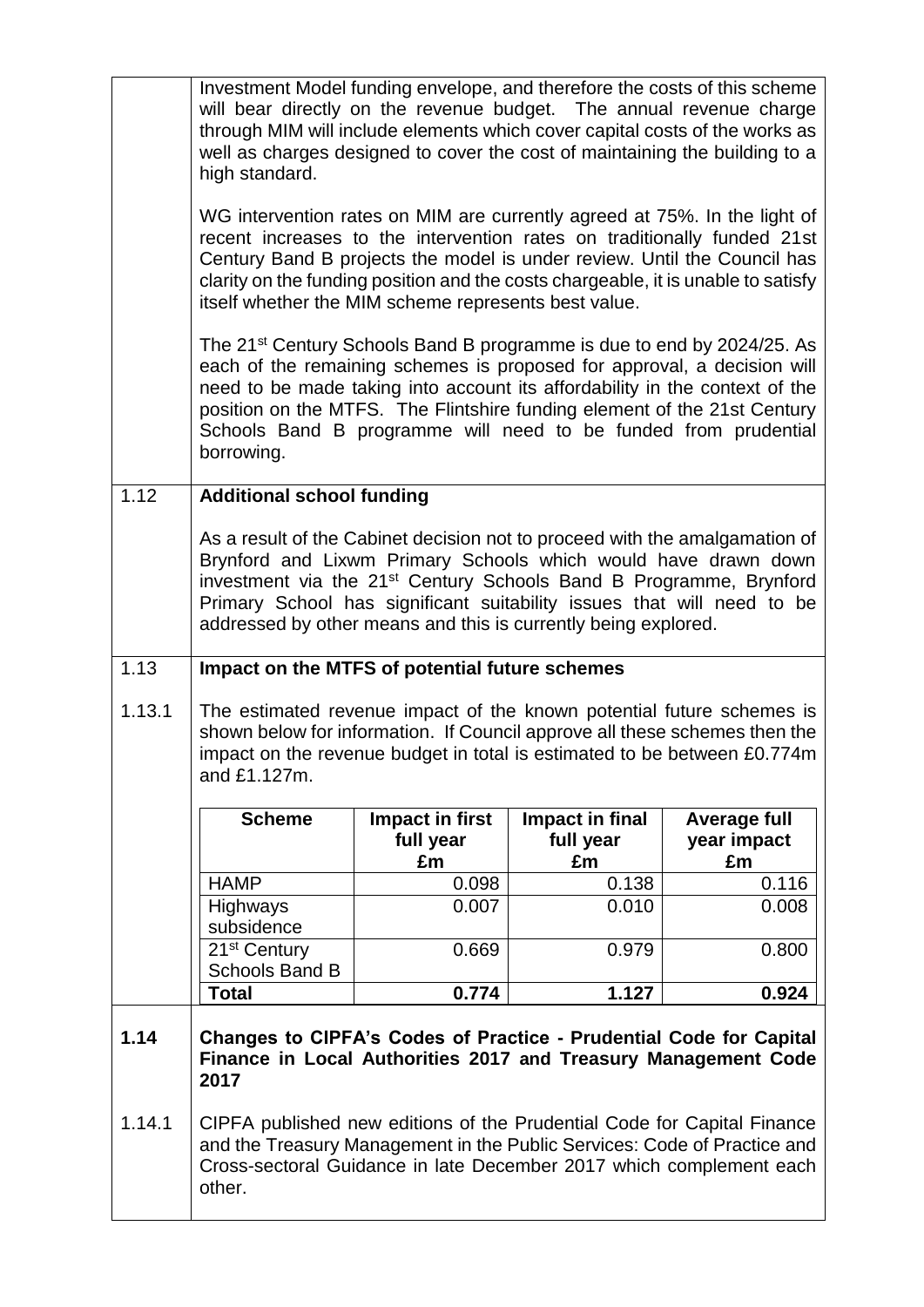| 1.14.2 | The 2017 edition of the Prudential Code for Capital Finance has expanded<br>objectives and includes a requirement for Councils to look at capital<br>expenditure and investment plans in the light of overall organisational<br>strategy and resources, and ensure that decisions are being made with<br>sufficient regard to the long term financing implications and potential risks<br>to the Council.                                                                                                                                                                                                                                                                                                                                          |
|--------|----------------------------------------------------------------------------------------------------------------------------------------------------------------------------------------------------------------------------------------------------------------------------------------------------------------------------------------------------------------------------------------------------------------------------------------------------------------------------------------------------------------------------------------------------------------------------------------------------------------------------------------------------------------------------------------------------------------------------------------------------|
|        | The Code introduces the requirement for a capital strategy which sets out<br>the long-term context of capital expenditure and investment decisions and<br>their associated risks and rewards along with an overview of how risk is<br>managed for future financial sustainability. Its intention is to give a high<br>level overview of how capital expenditure, capital financing and treasury<br>management activity contributes to the provision of services along with an<br>overview of how associated risk is managed and the implications for future<br>financial sustainability, linking the Capital Strategy with the Treasury<br>Management Strategy.                                                                                    |
| 1.14.3 | The Council considers that it prudently assesses the long-term context of<br>capital expenditure and any non-treasury management investment<br>decisions, and their associated risks and rewards, on future financial<br>sustainability.                                                                                                                                                                                                                                                                                                                                                                                                                                                                                                           |
| 1.14.4 | The Council already had an integrated Capital Strategy and Asset<br>Management Plan, and the Capital Strategy section has been updated in<br>line with recent guidance from CIPFA and is considered separately on this<br>agenda. The Asset Management Plan will be updated later in the year,<br>reflecting the current and emerging longer term Council priorities and the<br>needs of our new or readopted service business models. Longer-term<br>planning will put the Council in a stronger position to attract national funds<br>of differing types, from capital grant to borrowing approvals, to support its<br>priorities in areas such as economic development infrastructure, transport,<br>education, housing and new service models. |

| 2.00 | <b>RESOURCE IMPLICATIONS</b>                                                                                                                                                                                                                                                                                   |
|------|----------------------------------------------------------------------------------------------------------------------------------------------------------------------------------------------------------------------------------------------------------------------------------------------------------------|
| 2.01 | Financial consequences for capital resources are as set out within the<br>report.                                                                                                                                                                                                                              |
| 2.02 | As previously stated there are revenue consequences of borrowing in<br>interest costs and revenue provision for debt repayment which will bear on<br>the MTFS as new pressures.                                                                                                                                |
|      | Assuming the shortfall is as estimated (£0.374m), and that the asset life of<br>schemes is 50 years the pressures on the revenue budget are shown in the<br>table below. These pressures will not bear on the MTFS during 2019/20,<br>but rather in future years, depending on the timings of the expenditure. |
|      |                                                                                                                                                                                                                                                                                                                |

Г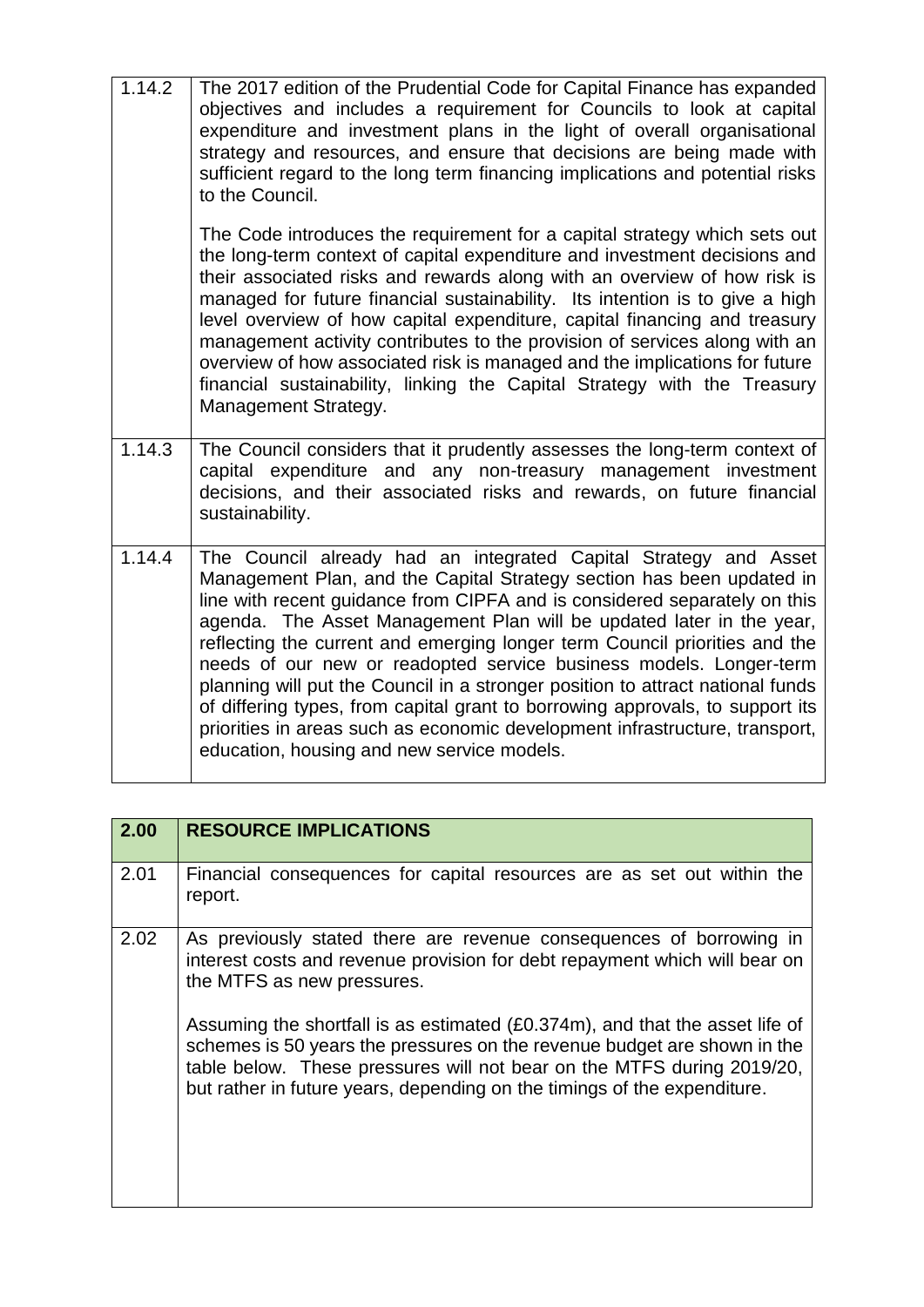|                         | Pressure in | Pressure   | Average  |
|-------------------------|-------------|------------|----------|
|                         | Year 1      | in Year 50 | Annual   |
|                         |             |            | Pressure |
|                         | Em          | £m         | £m       |
| Shortfall in<br>Council | 0.020       | 0.020      | 0.020    |
| Funding (£0.374m)       |             |            |          |
| Connah's Quay HS        | 0.063       | 0.092      | 0.075    |
| CP/Plas<br>Quensferry   | 0.096       | 0.141      | 0.115    |
| <b>Derwent PRU</b>      |             |            |          |
| Total                   | 0.179       | 0.253      | 0.210    |

| 3.00 | <b>CONSULTATIONS REQUIRED / CARRIED OUT</b>                                                                                                                                                                                                                                                         |
|------|-----------------------------------------------------------------------------------------------------------------------------------------------------------------------------------------------------------------------------------------------------------------------------------------------------|
| 3.01 | The proposed Capital Programme is being referred to the Corporate<br>Resources Overview and Scrutiny Committee for comment at its meeting on<br>14 <sup>th</sup> February 2019 with their comments being fed back to Cabinet verbally<br>before being discussed at County Council in February 2019. |

| 4.00 | <b>RISK MANAGEMENT</b>                                                                                                                                                                                                                                                                                                                                                                                                              |
|------|-------------------------------------------------------------------------------------------------------------------------------------------------------------------------------------------------------------------------------------------------------------------------------------------------------------------------------------------------------------------------------------------------------------------------------------|
| 4.01 | Any decisions made which involve the Council's assets and its Capital<br>Programme often have very large and long term financial implications. As<br>it seeks approval for its capital programme, the Council is required to<br>produce indicators assessing the affordability, prudence and sustainability<br>of the capital plans. These are called the Prudential Indicators and are<br>included in the Capital Strategy report. |

| 5.00 | <b>APPENDICES</b> |
|------|-------------------|
| 5.01 | None              |

| 6.00 | LIST OF ACCESSIBLE BACKGROUND DOCUMENTS                                                                                                              |
|------|------------------------------------------------------------------------------------------------------------------------------------------------------|
| 6.01 | Business Case forms completed by Portfolios                                                                                                          |
|      | <b>Contact Officer:</b> Liz Thomas, Finance Manager – Technical Accounting<br>Telephone: 01352 702289<br><b>E-mail: liz.thomas@flintshire.gov.uk</b> |